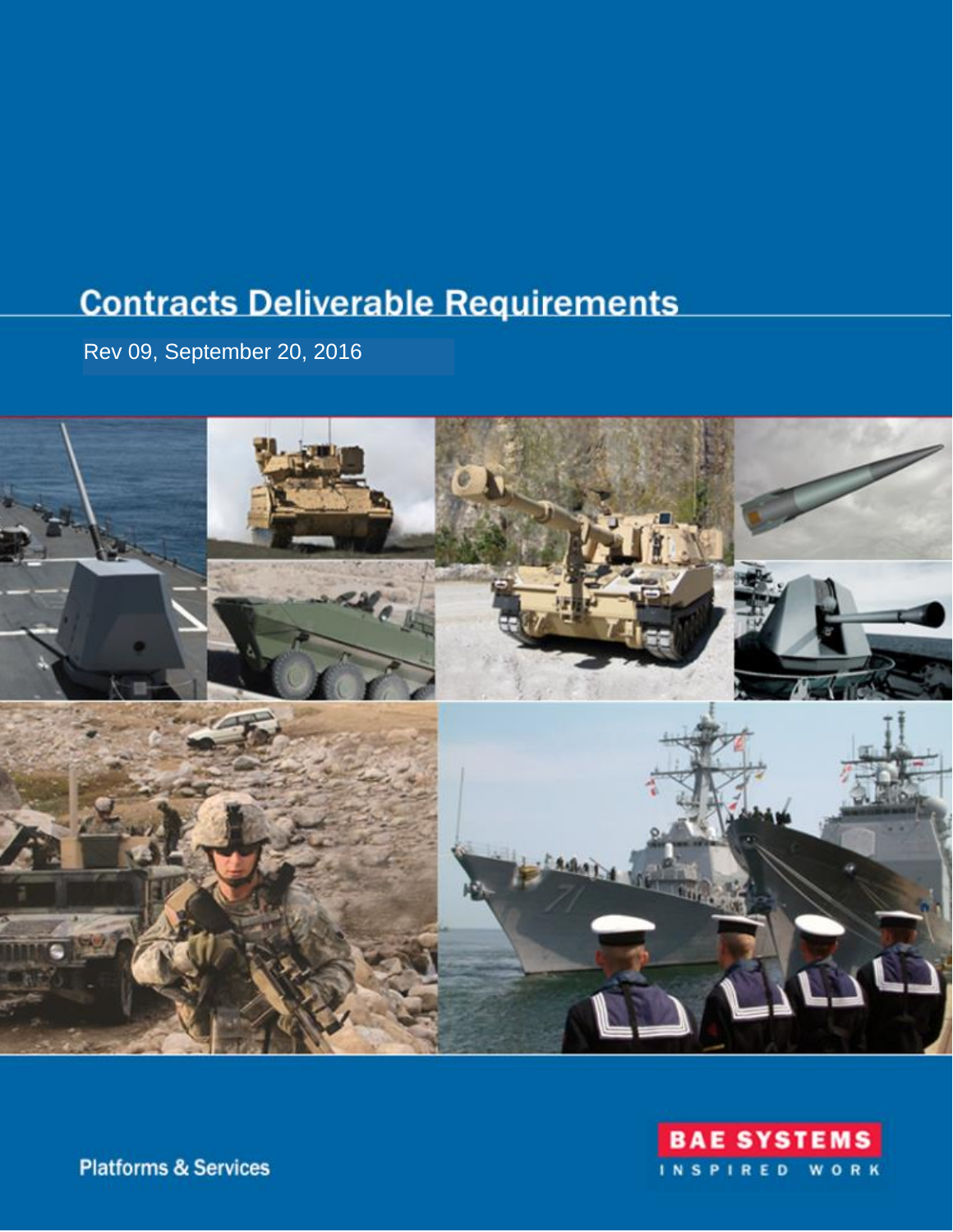| <b>Rev</b> | <b>Date</b> | <b>Change Description</b>                                                                                                                                                                                                                                                                                                                                                                                                                                                                                                                                                                                                                                                                                                                                                                                                                                                                                                                                                                                                                                                                                    | <b>Approved By</b>              | Change            |
|------------|-------------|--------------------------------------------------------------------------------------------------------------------------------------------------------------------------------------------------------------------------------------------------------------------------------------------------------------------------------------------------------------------------------------------------------------------------------------------------------------------------------------------------------------------------------------------------------------------------------------------------------------------------------------------------------------------------------------------------------------------------------------------------------------------------------------------------------------------------------------------------------------------------------------------------------------------------------------------------------------------------------------------------------------------------------------------------------------------------------------------------------------|---------------------------------|-------------------|
|            |             |                                                                                                                                                                                                                                                                                                                                                                                                                                                                                                                                                                                                                                                                                                                                                                                                                                                                                                                                                                                                                                                                                                              |                                 | <b>Request #</b>  |
| 00         | 11/27/12    | <b>New Document Release</b>                                                                                                                                                                                                                                                                                                                                                                                                                                                                                                                                                                                                                                                                                                                                                                                                                                                                                                                                                                                                                                                                                  |                                 | <b>BPMS-00647</b> |
| 01         | 9/3/13      | Tom Frazho<br>Added verbiage to CDR 017, deleted 071                                                                                                                                                                                                                                                                                                                                                                                                                                                                                                                                                                                                                                                                                                                                                                                                                                                                                                                                                                                                                                                         |                                 | <b>BPMS-01446</b> |
| 02         | 9/20/13     | Added verbiage to 001, 032, changed<br>verbiage to 057, 058, 059, 060, 061, 063,<br>and 068                                                                                                                                                                                                                                                                                                                                                                                                                                                                                                                                                                                                                                                                                                                                                                                                                                                                                                                                                                                                                  | Tom Frazho                      | <b>BPMS-01476</b> |
| 03         | 1/15/14     | Changes to CDR 006, 053 and 070                                                                                                                                                                                                                                                                                                                                                                                                                                                                                                                                                                                                                                                                                                                                                                                                                                                                                                                                                                                                                                                                              | Tom Frazho                      | <b>BPMS-01593</b> |
| 04         | 3/10/15     | Deleted the supplier website link                                                                                                                                                                                                                                                                                                                                                                                                                                                                                                                                                                                                                                                                                                                                                                                                                                                                                                                                                                                                                                                                            | Tom Frazho                      | <b>BPMS-02194</b> |
| 05         | 8/31/15     | Revisions to CDR 001, 002, 003, 004, 005,<br>006, 009, 016, 018, 019, 020,023, 026,<br>028, 032, 034, 041, 042, 051, 057, 058,<br>059, 060, 081. Deleted 017, 040, 053, 054,<br>063, 068, 069, 070, 072, 073, 074, 075,<br>076, 077, 078, 079, 080. Added 083.; all<br>reference of deleted CDRs have been<br>removed from the body of the document;<br>Consolidated all data submission CDRs<br>into CDR 047; deleted 048, 049, 050, 051,<br>052                                                                                                                                                                                                                                                                                                                                                                                                                                                                                                                                                                                                                                                            | Tom Frazho                      | <b>BPMS-02450</b> |
| 06         | 12/16/15    | Changes to CDR 034; Changes to CDR<br>006 for corrective action response to<br>Louisville DCMA                                                                                                                                                                                                                                                                                                                                                                                                                                                                                                                                                                                                                                                                                                                                                                                                                                                                                                                                                                                                               | Tom<br>Frazho/Anthony<br>Conley | <b>BPMS-02612</b> |
| 07         | 1/14/16     | Re-instated CDR 017 back onto document                                                                                                                                                                                                                                                                                                                                                                                                                                                                                                                                                                                                                                                                                                                                                                                                                                                                                                                                                                                                                                                                       | Tom<br>Frazho/Anthony<br>Conley | BPMS-02631        |
| 08         | 4/25/16     | Added new San Jose email address,<br>changed any reference of Santa Clara to<br>San Jose; added process approval to CDR<br>034                                                                                                                                                                                                                                                                                                                                                                                                                                                                                                                                                                                                                                                                                                                                                                                                                                                                                                                                                                               | Tom<br>Frazho/Anthony<br>Conley | <b>BPMS-02876</b> |
| 09         | 9/20/2016   | Deleted CDR 002, 042, 047, 062, 081; "are<br>located in the Supplier Quality Assurance<br>Manual (SQAM)" added to CDR 001 as<br>well as added verbiage in the 5 <sup>th</sup> and 8 <sup>th</sup><br>bullets below; verbiage added in CDR 003<br>and 004; in the $2^{nd}$ paragraph in 004 "the"<br>was added and "Government" was deleted;<br>CDR 005, 2 <sup>nd</sup> paragraph, verbiage was<br>added and the 3 <sup>rd</sup> paragraph was added;<br>last bullet added to CDR 007; CDR 009<br>verbiage was added in the first bullet; CDR<br>010, "For each shipment" deleted, "(located<br>in the SQAM)" added; "(located in the<br>SQAM)" added to CDRs 011, 013, 015,<br>017, 018, 025, 026, 027, 032, 034, and<br>041; reworded verbiage in $2nd$ paragraph in<br>CDR 014; Changed verbiage of $8th$ bullet in<br>CDR 016 and 9 <sup>th</sup> bullet in CDR 017; "With<br>each shipment" deleted from CDR 018,<br>019, 020, and 021; Deleted the 2 <sup>nd</sup> bullet in<br>CDR 023; Added the last sentence in CDR<br>025; Changed/added several things in<br>CDR 034 (please take careful note); | Tom<br>Frazho/Anthony<br>Conley |                   |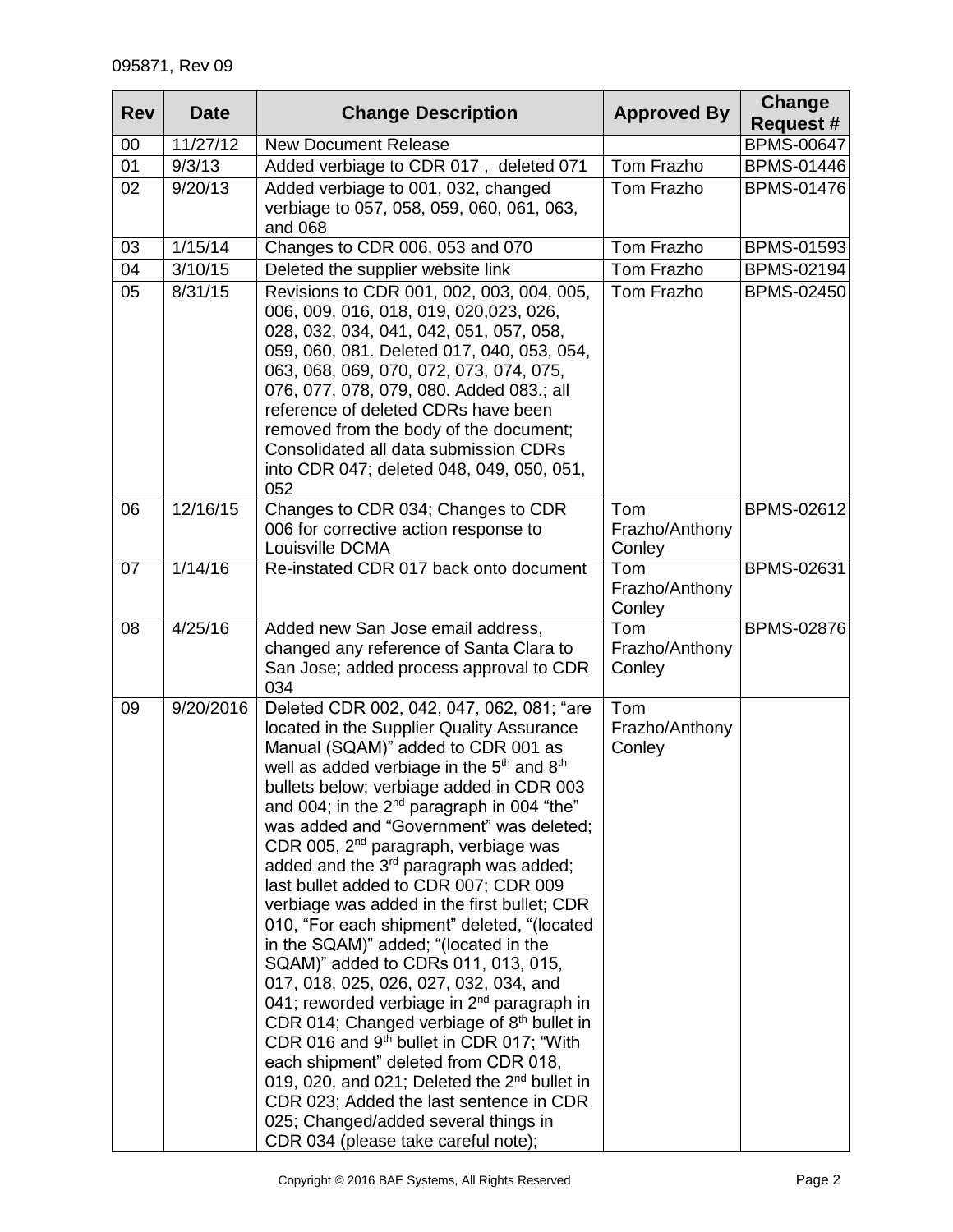| Changed verbiage in B. Marking paragraph<br>of CDR 044; Removed "defined in SQAM<br>paragraph 8.3" in CDR 055; Addition of<br>verbiage to last sentence of 3 <sup>rd</sup> paragraph<br>in CDR 057, 058, 059, 060 as well as |  |
|------------------------------------------------------------------------------------------------------------------------------------------------------------------------------------------------------------------------------|--|
| changes and additions to the 4 <sup>th</sup>                                                                                                                                                                                 |  |
| paragraph.                                                                                                                                                                                                                   |  |

**Tomas Frazho/SQA Manager** 

Arthony Contey SOA Manager

 $\frac{9}{20}/16$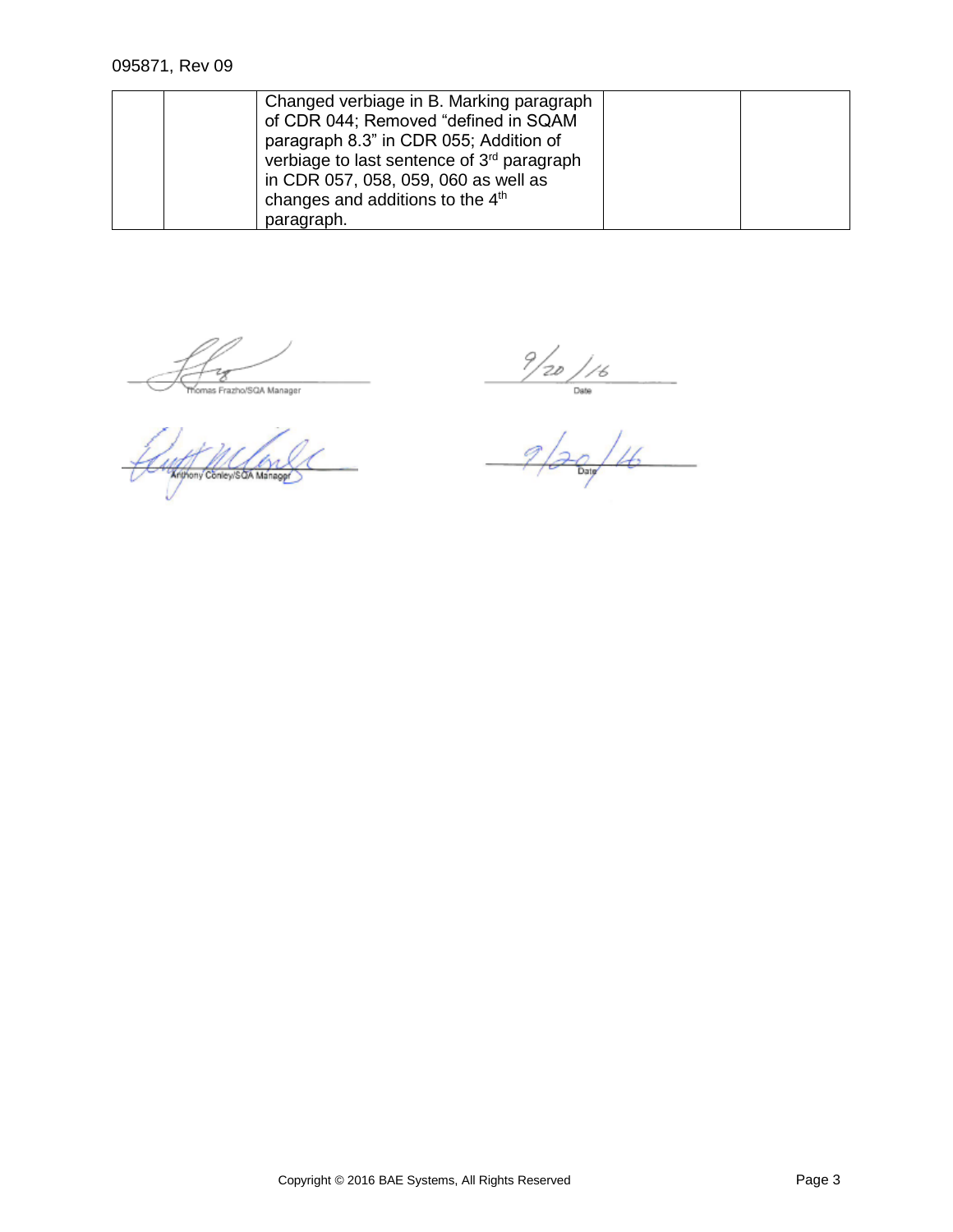### **Contents**

| А.        |  |  |  |  |
|-----------|--|--|--|--|
| <b>B.</b> |  |  |  |  |
| C.        |  |  |  |  |
| D.        |  |  |  |  |
| Е.        |  |  |  |  |
| F.        |  |  |  |  |
| G.        |  |  |  |  |
|           |  |  |  |  |
|           |  |  |  |  |
|           |  |  |  |  |
|           |  |  |  |  |
|           |  |  |  |  |
|           |  |  |  |  |
|           |  |  |  |  |
|           |  |  |  |  |
|           |  |  |  |  |
|           |  |  |  |  |
|           |  |  |  |  |
|           |  |  |  |  |
|           |  |  |  |  |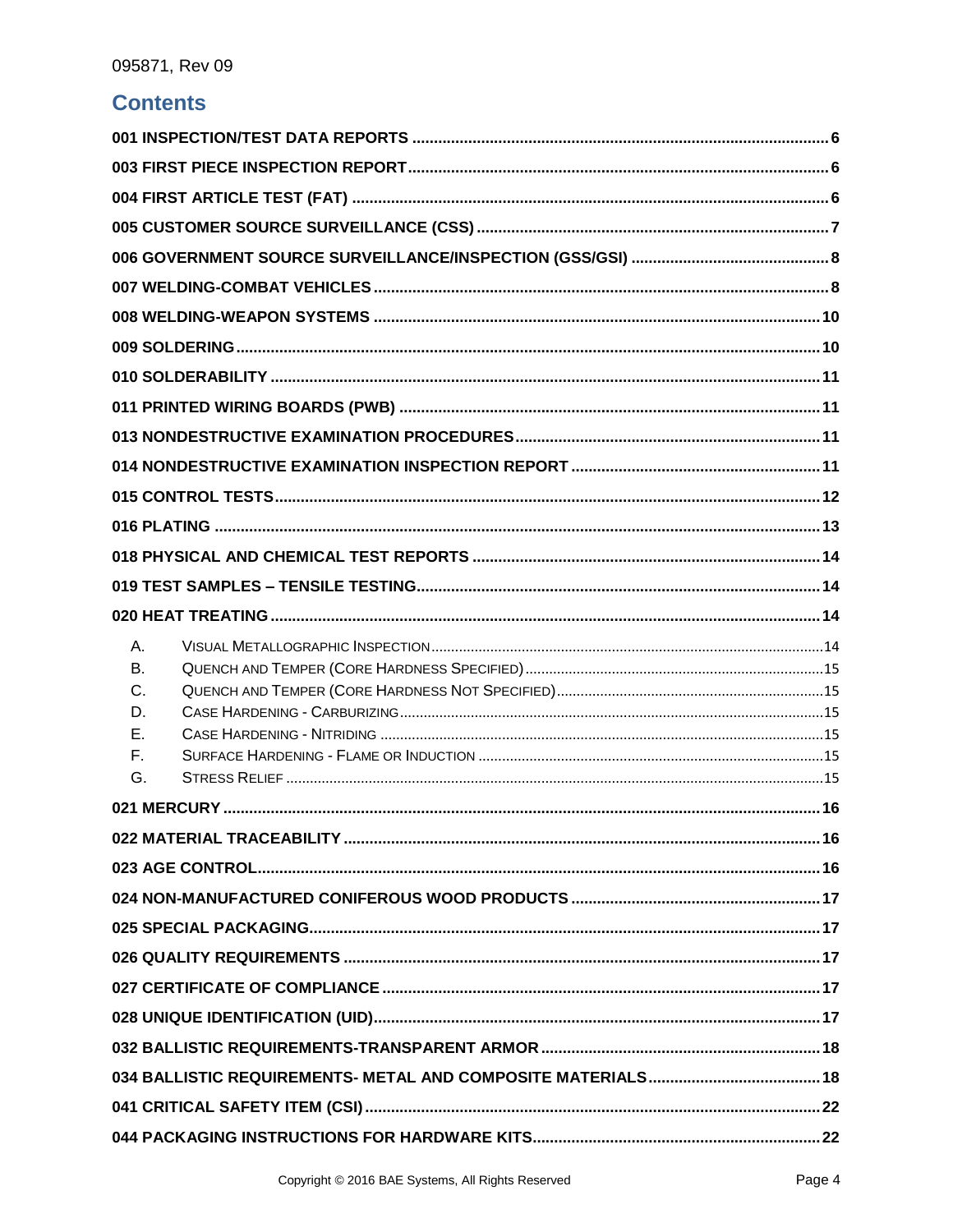| $A_{1}$ |  |
|---------|--|
| Β.      |  |
| C.      |  |
| D.      |  |
|         |  |
|         |  |
|         |  |
|         |  |
|         |  |
|         |  |
|         |  |
|         |  |
|         |  |
|         |  |
|         |  |
|         |  |
|         |  |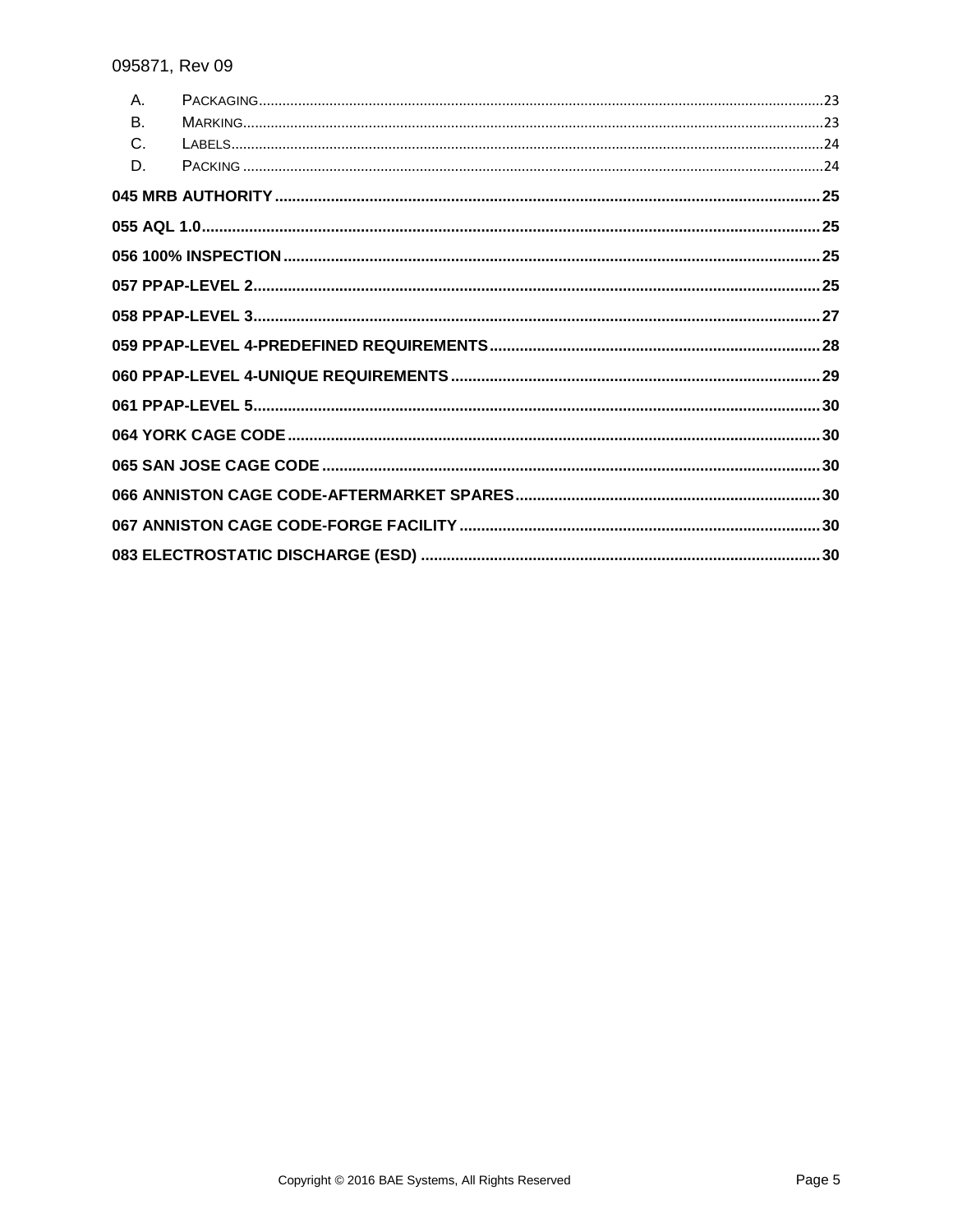#### <span id="page-5-0"></span>**001 Inspection/Test Data Reports**

All of Supplier's actual inspection/test data for the specified item shall be submitted by the Supplier to BAE Systems on a suitable form. The data shall be submitted prior to shipment of the item in accordance with the Data Submission Instructions are located in the Supplier Quality Assurance Manual (SQAM) for this item. As applicable, the data shall include the following information:

- Part Number
- Serial Number
- Quantity of parts
- Identification of each characteristic inspected/tested.
- A ballooned drawing shall accompany the report to identify the notes/characteristics inspected/tested.
- Actual Inspection/test results
- Date of inspection/test
- Inspector's signature, stamp or initials (electronic or digital signatures are acceptable)
- Indication of First Piece (when applicable)

#### <span id="page-5-1"></span>**003 First Piece Inspection Report**

The Supplier shall submit their First Piece Inspection Report as specified in the SQAM paragraph 8.3 prior to shipment of the product per the Data Submission Instructions (located in the SQAM) for this item.

### <span id="page-5-2"></span>**004 First Article Test (FAT)**

The Supplier shall submit a FAT plan in accordance with the Data Submission Instructions (located in the SQAM) for this item within thirty (30) days after receipt of the Purchasing Agreement. The FAT plan shall include:

- Dates for submittal of the FAT procedure
- Dates and location(s) for all testing with anticipated start/completion dates
- Date for submittal of the FAT report

The Supplier shall update/resubmit the FAT plan to cover any changes to the schedule. The procedure and test reports may be prepared using MIL-HDBK-831 as a guide and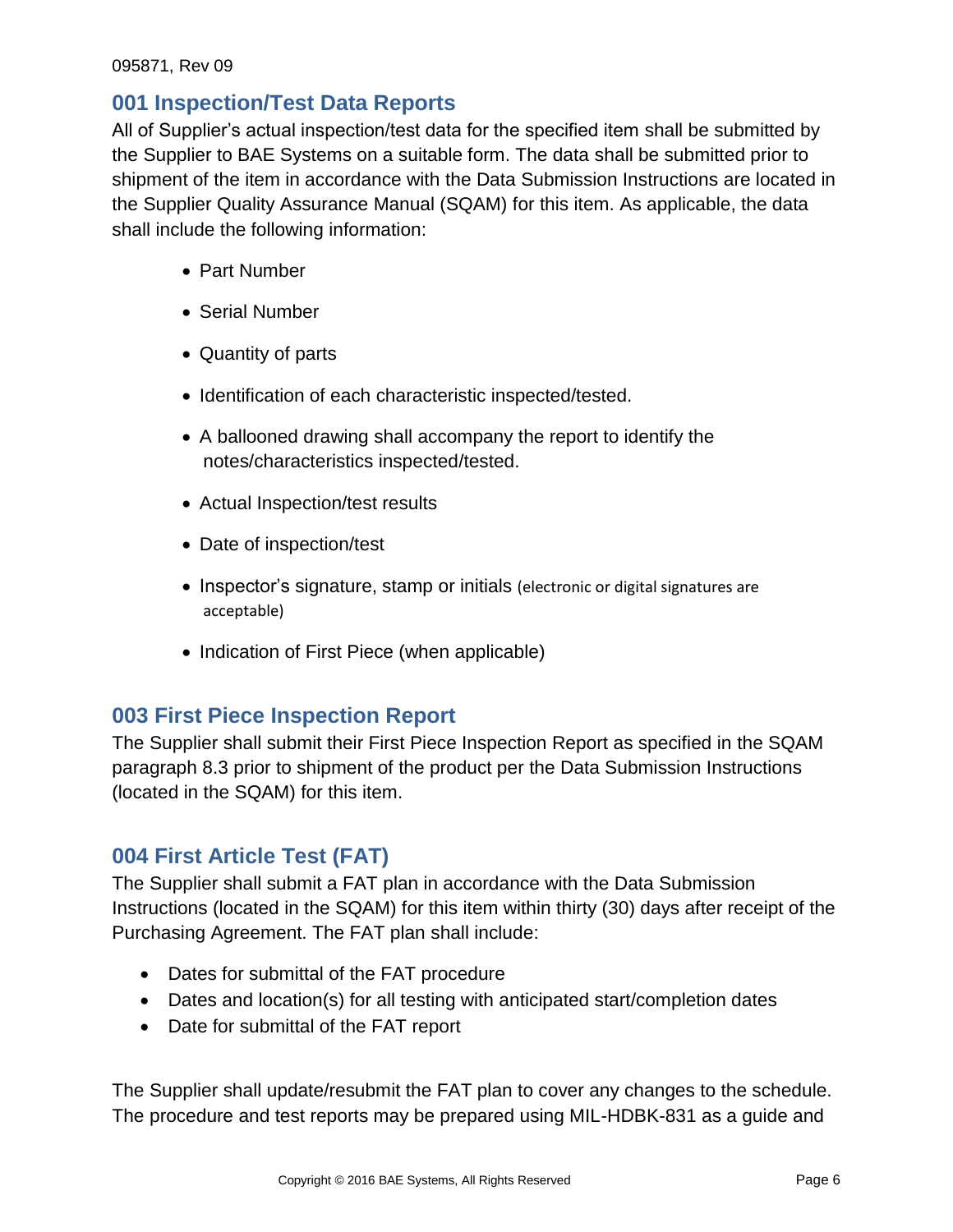shall be approved by BAE Systems prior to start of the test. BAE Systems and its customer reserve the right to witness FAT testing at any point in the schedule.

Following First Article Test approval, it is the Supplier's responsibility to notify the BAE Systems Authorized Purchasing Representative to determine what testing must be repeated when any of the following occurs:

- Receipt of new Purchasing Agreement or contract
- Significant change in manufacturing process (introduction of a new manufacturing technique, etc.)
- Change in any drawing configuration, component, or sub-component parts
- Change in manufacturing location

A break in production or process in excess of twenty four (24) months, unless otherwise specified.

### <span id="page-6-0"></span>**005 Customer Source Surveillance (CSS)**

Source Surveillance, inspection, and/or test by a BAE Systems source inspection representative is required for each shipment of this item. In order to accommodate BAE Systems source inspection representatives, the Supplier shall make all facilities, equipment, inspection records, and assistance readily available.

The Supplier shall provide five (5) working days advance notification of requests for source inspection through submission of Form 092245. Requests shall be submitted in accordance with the Data Submission Instructions (located in the SQAM) specified for this item. Unauthorized/unapproved shipment of product without BAE Systems source inspection may result in the shipment being rejected, a Supplier Corrective Action Request may be issued and product may be returned to the Supplier at the Supplier's expense.

If parts are returned for repair or rework, a resubmission of source is required. Parts are not to be shipped until the resubmission source has been approved and the source form is annotated with: 'Repair or Rework' and lists the NCR number on the form as applicable.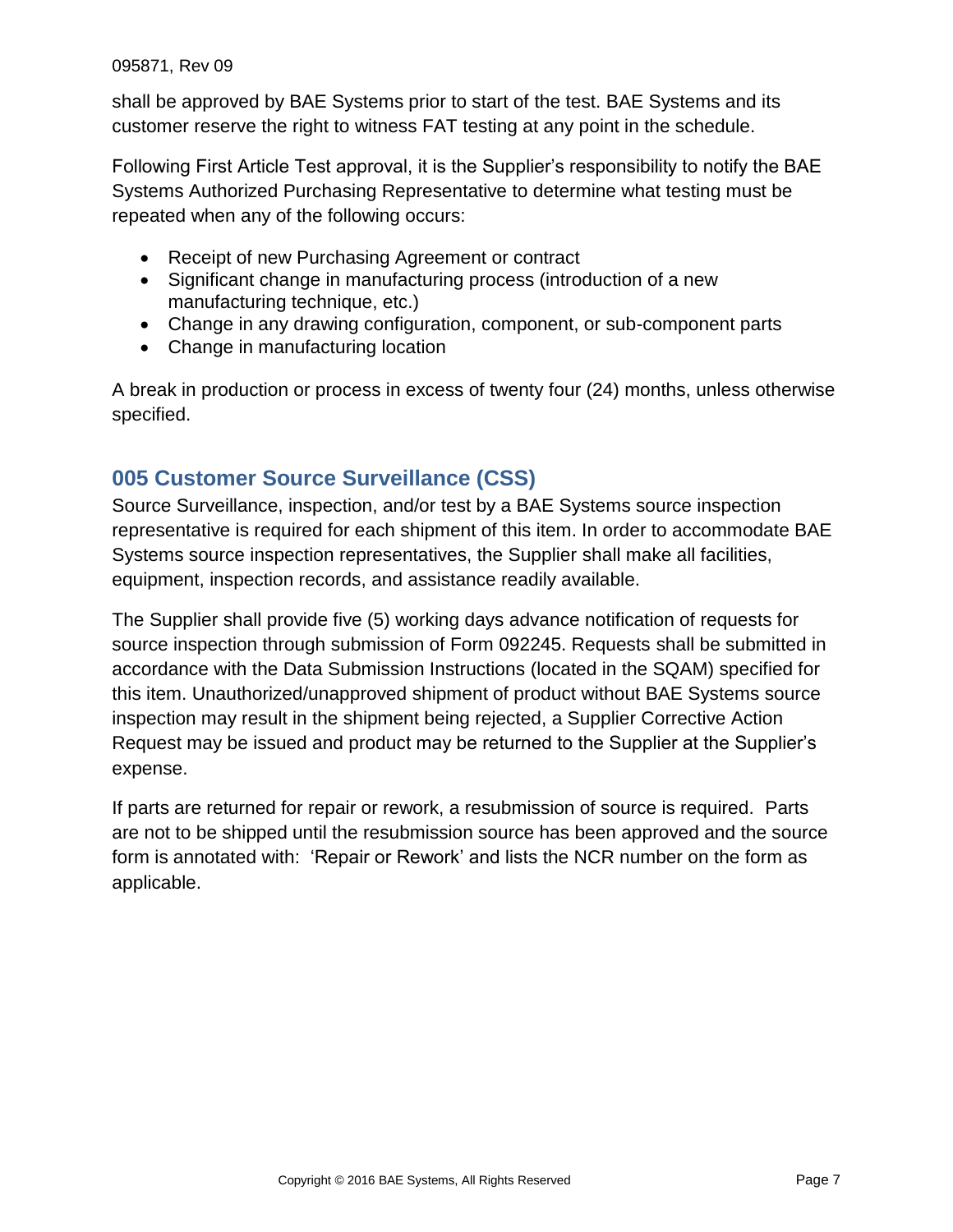#### <span id="page-7-0"></span>**006 Government Source Surveillance/Inspection (GSS/GSI)**

Government surveillance/inspection is required prior to shipment from your plant and **cannot be waived** by BAE Systems.

Upon receipt of the Purchasing Agreement, promptly notify the Government representative who normally services your facility so that appropriate planning for Government inspection can be accomplished. If the local Government Representative directs that surveillance/inspection should take place at a sub tier supplier facility, the full wording of this requirement shall be incorporated into the Purchasing Agreement with that sub tier supplier. The text of this requirement may be incorporated by reference. At no time shall the supplier flow any Government surveillance/inspection requirements to their sub tier suppliers without the direction of their local Government Representative.

Unauthorized shipment of product without Government Source Surveillance may result in rejection and subsequent return at the Supplier's cost, and withholding of your invoice payment. GSS shall not replace Supplier inspection nor relieve the Supplier of its responsibility to meet all requirements of the purchasing agreement.

Supplier must notify BAE Systems prior to, or in conjunction with, notification to DCMA so that BAE Systems has the opportunity to schedule and perform any reviews/inspections prior to submission to DCMA.

Supplier shall notify the local Government DCMA representative of pending inspections in accordance with FAR 52.246-2(i) (2), which can be found at https://www.acquisition.gov/far/current/html/52\_246.html.

#### <span id="page-7-1"></span>**007 Welding-Combat Vehicles**

- **PRIOR** to implementation of the proposed process, procedure approval is required by BAE Systems Weld Engineering
- Supplying product to BAE Systems without an approved Welding Procedure Specifications (WPS) is cause for rejection
- The WPS shall include the Procedure Qualification Record (PQR) for the process
- If the Supplier has completed the BAE Systems Weld Training, they may use the BAE Systems procedures for which they are qualified
- Use of BAE Systems WPS still requires approval prior to use for each individual part number. If the Purchasing Agreement Part Number is changed through configuration, the WPS shall be resubmitted even if nothing is changed within the weld process/procedure
- The Supplier is responsible for the performance and maintenance of all supporting documentation required to demonstrate compliance with Purchasing Agreement requirements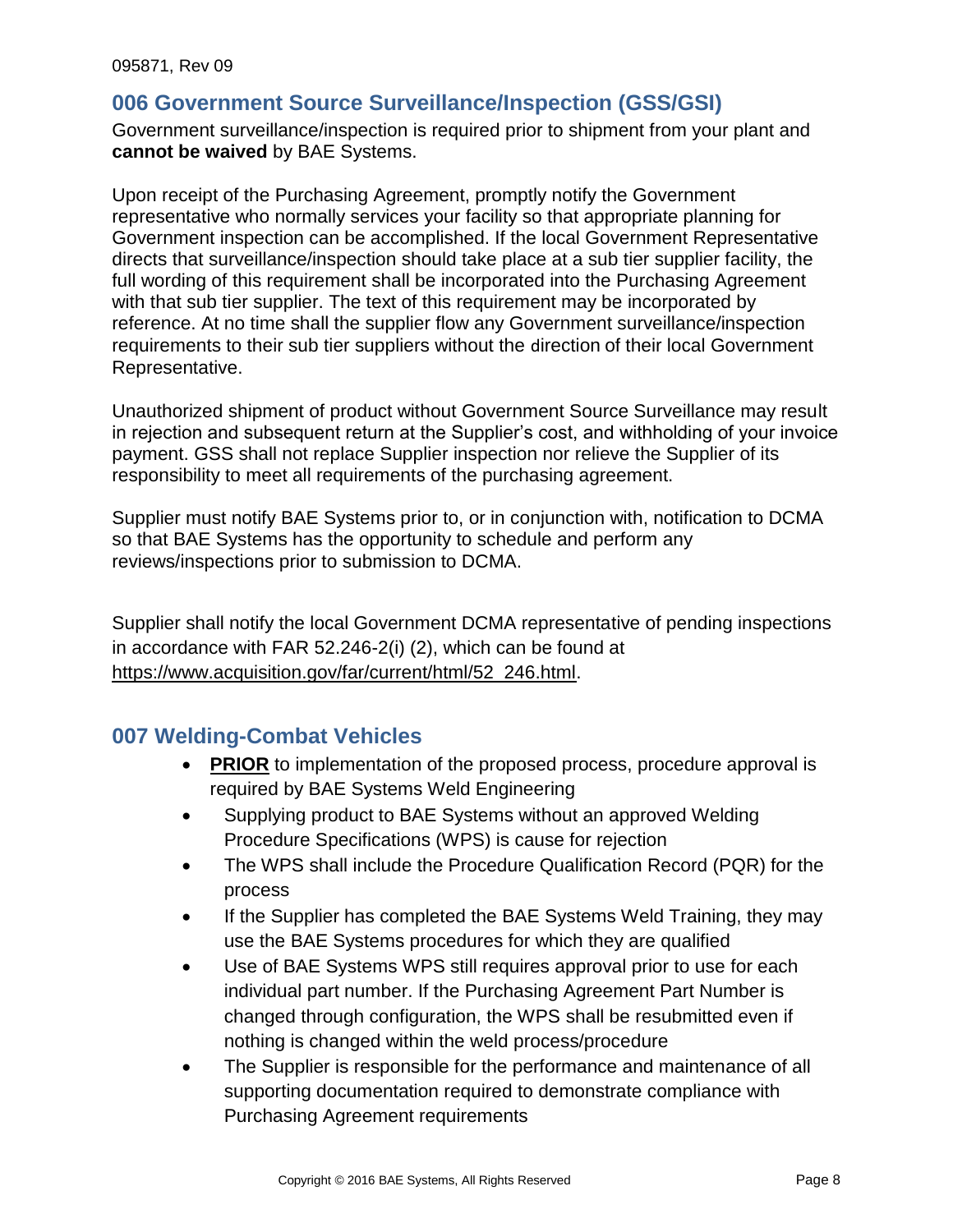If other than the Weld Code is invoked, the supplier is responsible for creating their own weld procedures.

#### **Aluminum and Steel Arc Welding; Resistance Welding and Brazing**

Procedure submittal requirements for aluminum, steel, resistance, and brazing weldments are addressed on the following forms/ procedures:

| <b>Form</b><br>Number/<br><b>Procedure</b> | <b>Document Title</b>                                                           |
|--------------------------------------------|---------------------------------------------------------------------------------|
| 12472301                                   | Ground Combat Vehicle Welding Code - Aluminum                                   |
| 12479550                                   | Ground Combat Vehicle Welding Code - Steel                                      |
| LAA-5128                                   | <b>Welding Procedure Extension Request</b>                                      |
| LAA-5130                                   | Brazing or Braze Welding Procedure - Cover Sheet                                |
|                                            | LAA-51301 Brazing or Braze Welding Procedure                                    |
| LAA-5131                                   | Recorded Joint Welding Procedure for Resistance Welding - Cover<br><b>Sheet</b> |
|                                            | LAA-51311 Recorded Joint Welding Procedure for Resistance Welding               |
| LAA-5272                                   | Welding and Brazing Submittal Requirements and Instructions                     |

Forms are available from a BAE Systems Authorized Purchasing Representative.

Aluminum Welding Code 12472301 replaces these specifications (reference page 4, Table P.1):

- MIL-STD-1946
- MIL-STD-372
- MIL-W-45205
- MIL-W-45206

Steel Welding Code 12479550 replaces these specifications (reference page 4, Table P.1):

- MIL-STD-1261
- MIL-STD-1941
- MIL-STD-1185
- <span id="page-8-0"></span>MIL-W-46086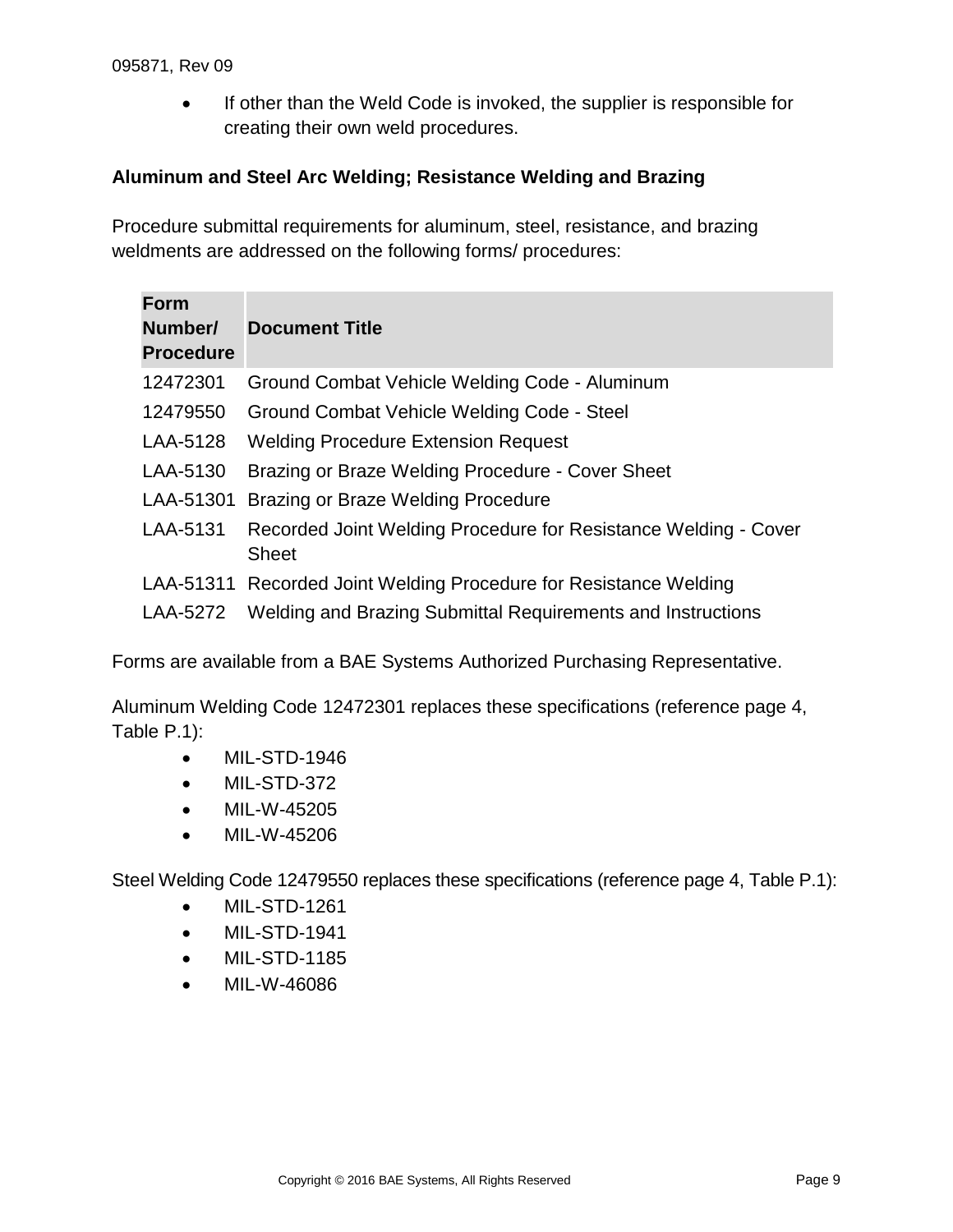### **008 Welding-Weapon Systems**

- Prior to the Supplier's start of fabrication (or repair to raw material, casting, forgings, etc.), the Supplier shall submit procedure(s) and supporting qualification test data in accordance with the applicable specifications (including weld personnel certifications) and form KA-021 to the BAE Systems Authorized Purchasing Representative
- Supplying product to BAE Systems without an approved Welding Procedure Specifications (WPS) is cause for rejection
- The WPS shall include the Procedure Qualification Record (PQR) for the process when applicable
- The Supplier is responsible for the performance and maintenance of all supporting documentation required to demonstrate compliance with the Purchasing Agreement requirements
- Changes/revisions to previously approved weld procedures must be submitted for re-approval

### <span id="page-9-0"></span>**009 Soldering**

- The Supplier shall submit soldering plans in accordance with the Data Submission Instructions (located in the SQAM) for this item within (30) days of receipt of the Purchasing Agreement
- Procedures shall be submitted for all subcontracted soldering operations
- BAE Systems reserves the right to disapprove the plan or to require changes in the plan, which it deems necessary to ensure the product conforms to IPC J-STD-001, Class 3 and Purchasing Agreement requirements
- A new Purchasing Agreement number with the same prime contract number as previously approved does not require extension of approval
- The plan shall include, as a minimum, detailed procedures to be followed and utilized throughout all areas of performance
- The Supplier must have approval from 025 BAE Systems prior to beginning production. This approval will be in the form of a letter notifying you that your facility has satisfactorily completed a Soldering Audit. The approved program must be utilized in the performance of Purchasing Agreement
- Any and all records required by the approved program may be requested at any time and must be immediately available for review
- <span id="page-9-1"></span>BAE Systems must approve changes to this program following approval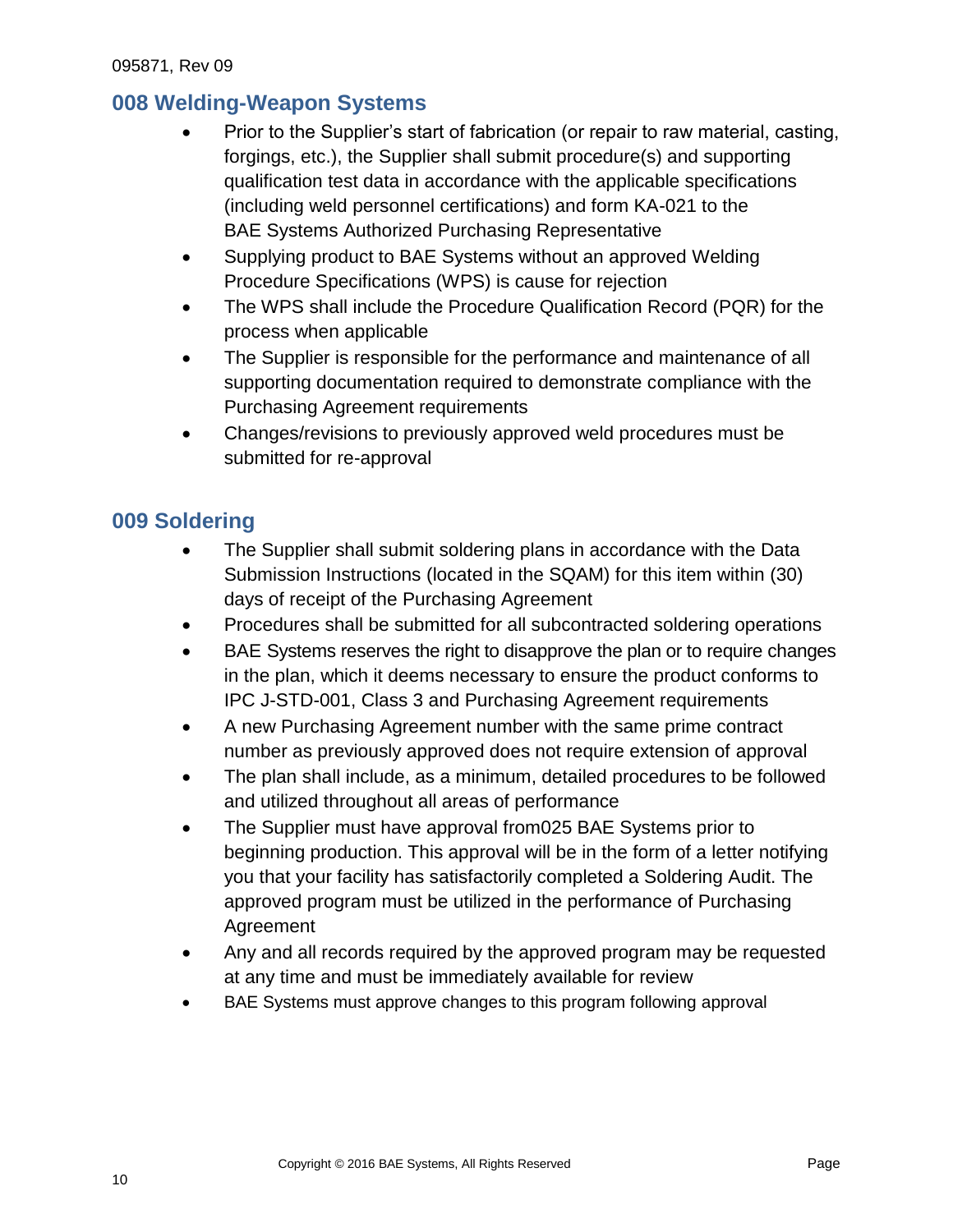#### **010 Solderability**

Material supplied shall meet the solderability requirements of the product fabrication specification. When no solderability test is specified, the test shall be performed in accordance with MIL-STD-202, Method 208.

#### **Note: One hour steam aging is required for wire.**

The Supplier shall provide a written certification stating that the components provided were tested and meet the applicable solderability requirements as stated above. Certification shall be submitted in accordance with the Data Submission Instructions (located in the SQAM) for this item.

### <span id="page-10-0"></span>**011 Printed Wiring Boards (PWB)**

The Supplier shall provide for each shipment a written certificate stating that the boards were fabricated to the relevant specifications identified within the TDP. The certification shall be provided in accordance with the Data Submission Instructions (located in the SQAM) for this item. Test coupons and microsections must be maintained for a period of two (2) years and available for examination by BAE Systems.

### <span id="page-10-1"></span>**013 Nondestructive Examination Procedures**

When the Purchase Order specifies Nondestructive Examination such as radiography, magnetic particle, liquid penetrant, or ultrasonic inspections, the Supplier shall submit the procedure to BAE Systems in accordance with the Data Submission Instructions (located in the SQAM) for this part for approval. The procedure shall be submitted within thirty (30) days after receipt of the Purchasing Agreement. If the submittal is requested during performance of the Purchasing Agreement, the Supplier shall submit the procedure within three (3) days of receiving the request.

All changes to the approved procedure shall require re-submittal and approval. The revised procedure shall not be implemented until written approval is received from BAE Systems.

### <span id="page-10-2"></span>**014 Nondestructive Examination Inspection Report**

The Supplier shall furnish a certified test report stating that Nondestructive Examination(s) required per the TDP have been performed in accordance with an approved test procedure as required by the referenced specification and that the material is acceptable. The certification shall also include:

- Type of test and coverage
- Applicable procedure specification (title, number and revision)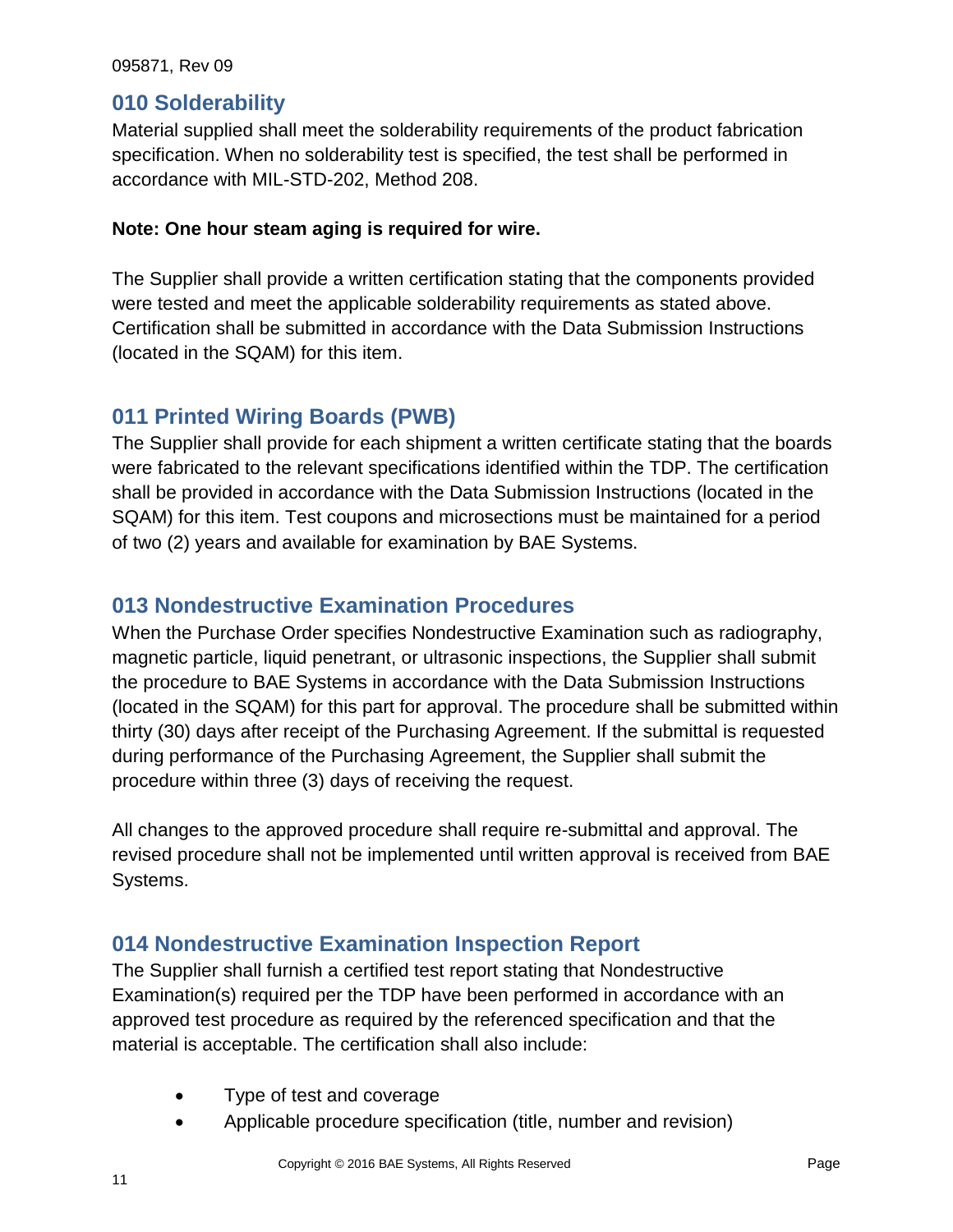- Applicable acceptance criteria (title, number and revision)
- Name and address of the company that actually performed the testing
- Certificate of process compliance

A test plan shall be developed detailing the Nondestructive Examinations parameters to be used in accordance with the applicable specification and shall be made available to BAE Systems upon request.

### <span id="page-11-0"></span>**015 Control Tests**

The Supplier shall perform Control Tests at the frequency defined by the specification/QAP. The Supplier is responsible for determining the test schedule based on the production and delivery schedule for the Purchasing Agreement. The Supplier shall submit, in accordance with the Data Submission Instructions (located in the SQAM) for this item, a control test procedure within thirty (30) days after receipt of the Purchasing Agreement for approval by BAE Systems. The Supplier shall notify the BAE Systems Authorized Purchasing Representative of the projected test schedule and any changes as they occur. If any failures occur, either through defect of the test equipment or of the test sample itself, the Supplier shall immediately notify the BAE Systems Authorized Purchasing Representative for further instructions prior to continuance of testing.

Following the completion of testing, a test report shall be submitted in accordance with the Data Submission Instructions (located in the SQAM) for this item for approval.

MIL-HDBK-831 should be used as a guide in developing the test report format. As a minimum, the test report shall include:

- BAE Systems Part Number
- BAE Systems Purchasing Agreement Number
- Prime Contract Number (this is specified on the Purchasing Agreement)
- Applicable drawings/specification and revision level
- Type of test (i.e., Group "C," Group "D," etc.)
- Tests performed and results
- Test completion date
- Sample size
- Sample identification, if applicable
- Production interval (or Purchasing Agreement line number)
- Printed name, signature, and title of Supplier's representative
- Report date
- Any additional data or information required to show full compliance to the control test requirements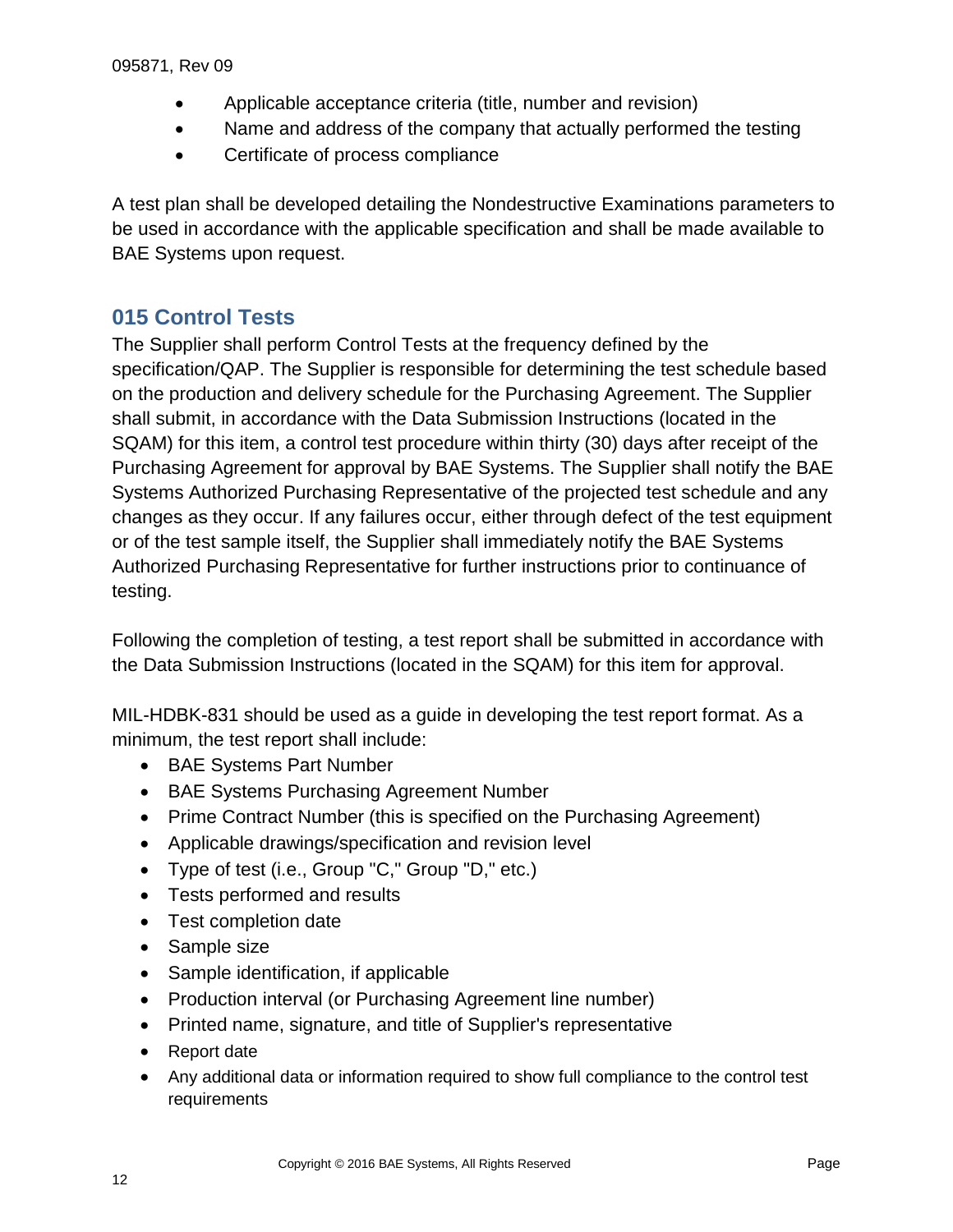### <span id="page-12-0"></span>**016 Plating**

The Supplier shall provide written certification documenting that the plating was performed in accordance with drawing and Purchasing Agreement requirements. The facility actually performing the plating shall prepare the certification. When baking for hydrogen embrittlement relief is required, the certification shall define the required bake time at temperature and contain a statement that the items were baked at the required temperature for the required minimum time specified in accordance with the required revision level of the specification.

Certification **MUST** include as a minimum:

- Part number
- Purchasing Agreement number
- Plating process specification used
- Baking temperature
- Baking time
- A statement that the baking operation was started within 3 hours of plating completion
- Complete lot traceability to all certifications related to the BAE Systems Purchasing Agreement
- Printed name, signature, and title of Supplier's representative
- Report date

### **017 Paint Certification**

The Supplier shall provide a copy of the written certification documenting that painting was performed in accordance with all drawing, specification, and Purchasing Agreement requirements. Certification shall be submitted in accordance with the Data Submission Instructions (located in the SQAM) for this item. The facility actually performing the painting shall prepare the certification, which shall include:

- Name and address of the finisher
- Part number
- Purchasing Agreement number
- List of specifications used in the processing of the paint
- Paint thickness of a sample of actual parts for the primer
- Paint thickness of a sample of actual parts for the top coat
- Material lot/batch number(s)
- Material expiration date(s)
- Printed name, signature, and title of Supplier's representative
- Certification date

All test and inspection documentation shall be available for BAE Systems' review upon request.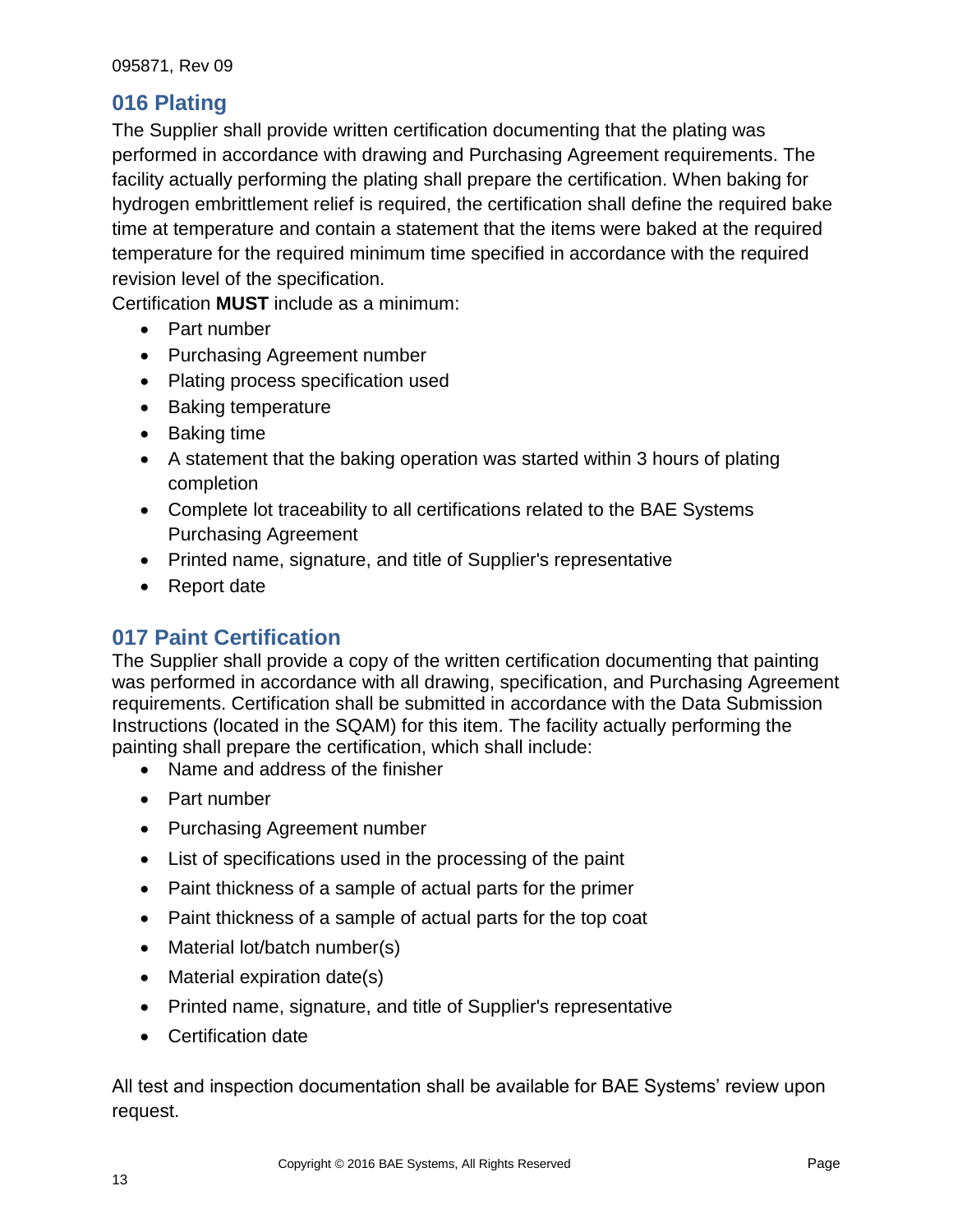Items requiring painting in accordance with MIL-STD-1303 shall instead be painted in accordance with NAVSEA Drawing 7250920 and associated paint photographs (if applicable).

### <span id="page-13-0"></span>**018 Physical and Chemical Test Reports**

The Supplier shall provide a material certification including all actual chemical, mechanical, and/or physical test results pertaining to the material shipped under this Purchasing Agreement with traceability to the original mill/manufacturer, heat lot, and country of origin, as applicable. This data shall be provided to BAE Systems in accordance with the Data Submission Instructions **(located in the SQAM)** for this part.

### <span id="page-13-1"></span>**019 Test Samples – Tensile Testing**

The Supplier shall provide a set of two samples (un-machined test bars/sheet stock) suitable for the mechanical testing as required by Purchasing Agreement or referenced specification. Both shall be made from the same melt and heat treated in the same lot as the supplied parts. Identify by paint marking.

### <span id="page-13-2"></span>**020 Heat Treating**

The Supplier shall provide a written certification that the heat treatment was performed in accordance with drawing and Purchasing Agreement requirements.

Supplier shall conduct a visual inspection for cracks or other injurious defects.

When the drawing specifies a hardness range for materials due to quench and temper or other practices, actual results shall recorded on the certification.

When heat treating is performed by a facility other than the Supplier shown on Purchasing Agreement, the name of that subcontractor and a copy of the certificate furnished by the subcontractor for the heat treatment shall be furnished to BAE Systems.

When specified on the drawing and/or the Purchasing Agreement, test samples shall be provided to BAE Systems for evaluation.

<span id="page-13-3"></span>The below processes shall be completed as stated per specific drawing requirements.

### **A. Visual Metallographic Inspection**

Visual inspection at a magnification of 5X shall be performed on heat treated items. Cracks, seams, laps or other injurious defects shall not be allowed. For steel carburized parts, the heat treat condition prior to carburizing shall be either quench and tempered or normalized and tempered. Heat treat process and atmosphere control shall be such that no decarburization occurs on the surface as detectible by metallographic sectioning under magnification at 100X, method specified on drawing or appropriate specification. Exceptions are stress-proof, fatigue-proof, precipitation hardening grades of steel,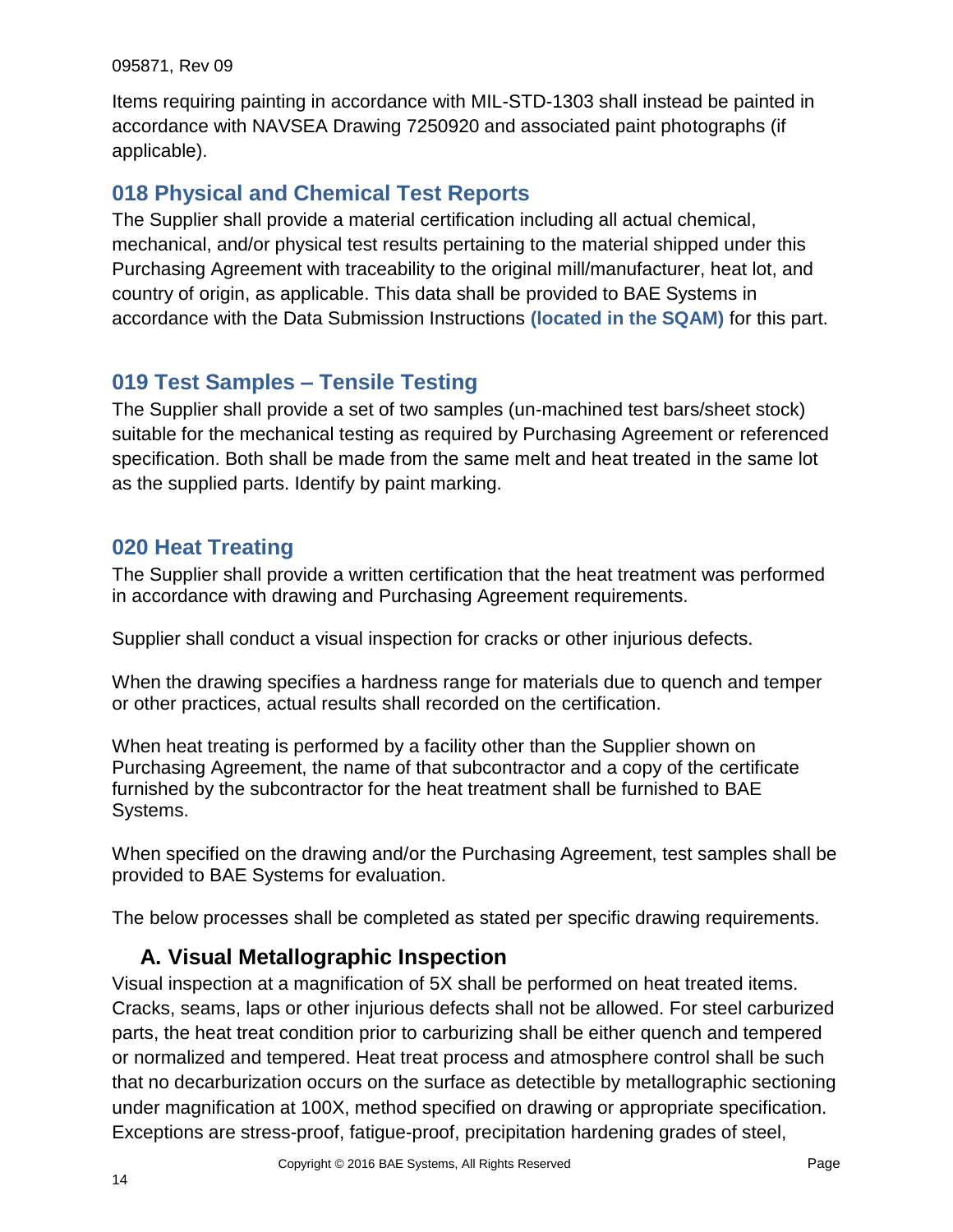margining steels and structural steel such as HY-, HY-100, Cor-ten, etc. This will minimize distortion and assure that proper hardness is achieved.

## <span id="page-14-0"></span>**B. Quench and Temper (Core Hardness Specified)**

A test specimen (or additional part) of the same alloy and same size, within 20% of the largest cross section thickness, shall be heat treated with each heat treat lot. The test sample shall have a length at least one inch longer than the section thickness or two times the diameter. The specimen or sample part shall be cross sectioned at mid-length of the largest cross section thickness plus or minus 3/8 inch. The Supplier shall submit a report including the actual surface hardness and core hardness at ½ radius (core hardness measured on cut surface).

# <span id="page-14-1"></span>**C. Quench and Temper (Core Hardness Not Specified)**

The report shall include a statement of the surface hardness findings for each heat treat lot. Testing shall be done in areas identified on the drawing or in such a manner as to not damage the critical surface finish as defined by the drawing.

# <span id="page-14-2"></span>**D. Case Hardening - Carburizing**

A test specimen of the same alloy and similar configuration as the part shall be processed with each heat treat lot to verify case depth, surface and core hardness requirements, and microstructure. The Supplier shall submit a report with the required case depth hardness actual results obtained and microstructure per specified standard. Certification shall be submitted with each heat treat lot.

### <span id="page-14-3"></span>**E. Case Hardening - Nitriding**

A test specimen of the same alloy, same hardness, and similar configuration as the part shall be processed with each heat treat lot to verify case depth, hardness requirements, and to monitor thickness of white layer. The Supplier shall submit a report with required case depth, hardness, process temperature, and actual results obtained. Certification shall be submitted with each heat treat lot.

### <span id="page-14-4"></span>**F. Surface Hardening - Flame or Induction**

The Supplier shall provide certification with each lot reporting the actual case depth, surface and core hardness values obtained. First Article proof tests with pattern, equipment power setting, quench media, and other critical process parameters shall be maintained by vendor.

### <span id="page-14-5"></span>**G. Stress Relief**

Certification shall report the actual processing time, temperature and number of cycles for each lot as defined in the drawing or specification.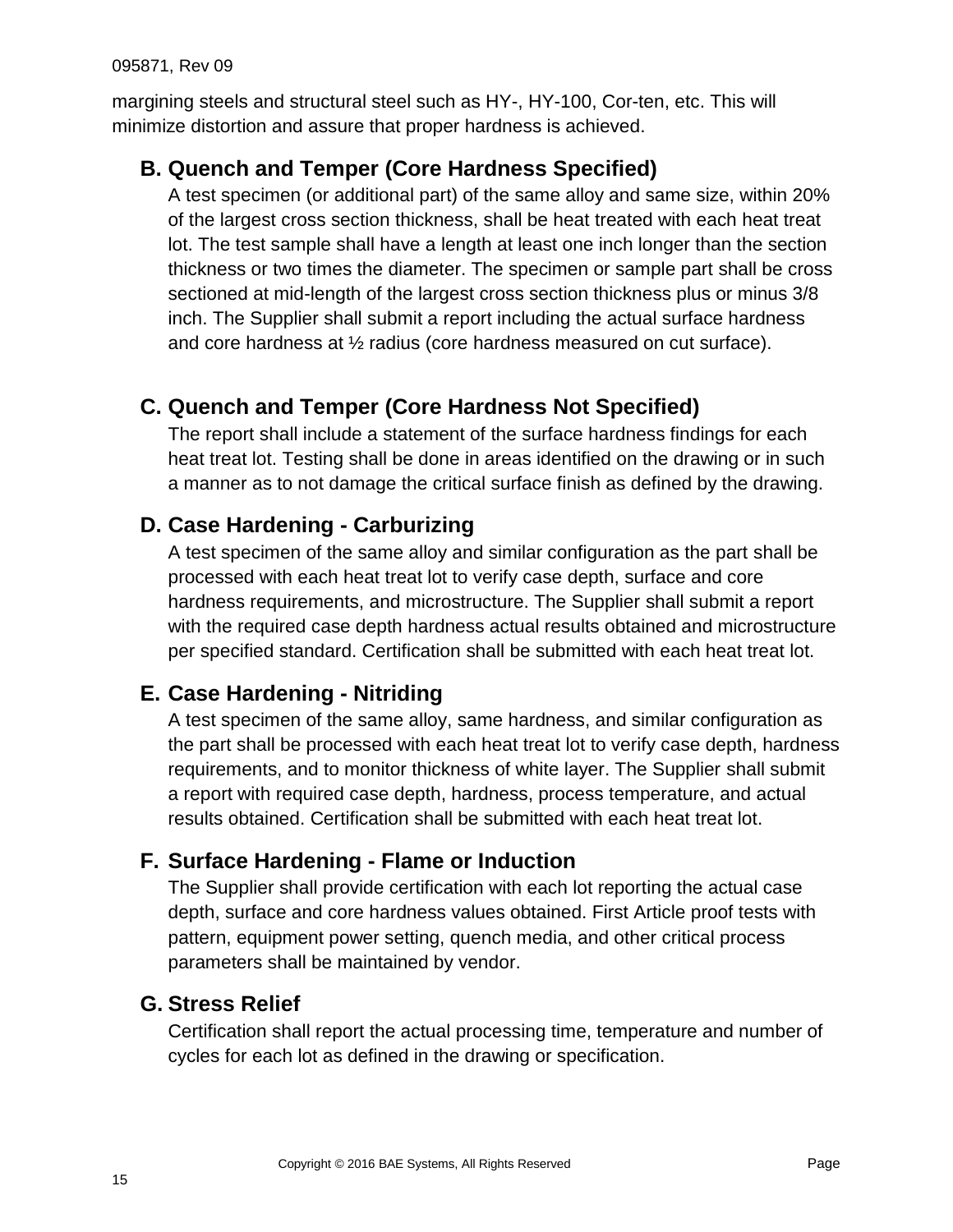#### <span id="page-15-0"></span>**021 Mercury**

The Supplier shall provide certification that the material shipped under this Purchasing Agreement does not contain functional mercury in any form and that no mercurybearing instruments and/or equipment that might cause contamination have been used in the manufacture, fabrication, assembly, or testing of any material shipped under this Purchasing Agreement. This requirement must be included in all sub-tier Purchase orders however certification is only required from the BAE Systems tier 1 supplier.

### <span id="page-15-1"></span>**022 Material Traceability**

All finished product lots must be traceable to raw material heat/lots, and the Supplier must maintain material traceability throughout all steps of the manufacturing process including any outside processing.

### <span id="page-15-2"></span>**023 Age Control**

Age-sensitive items include, but are not limited to, paint, adhesives, and rubber products. The following requirements apply to all items with this requirement:

- Age-sensitive items shall be delivered as directed by requirement assigned from below.
	- a) With a minimum of 50% of the shelf life remaining or
	- b) With a minimum of 75% of the shelf life remaining.
	- c) With a minimum of 85% of the shelf life remaining.
	- d) Other as directed by contract.
- $\bullet$
- All age-sensitive items and their respective shipping containers shall be permanently marked with the cure/manufacture and the expiration dates in addition to any other marking requirements
- For parts delivered on a spool or reel, the marking must be applied to a visible location on the outside of the spool or reel
- The cure/manufacture and expiration dates shall be in either Quarter/Year format (for product with a shelf life in excess of three (3) years) or Month/Year format (for product with a shelf life of three (3) years or less). The method of marking and the marking height shall be in the manufacturer's format, however the marking shall not affect the part's form, fit, or function

| Example: | <b>CURE</b> | 4Q/2010 |
|----------|-------------|---------|
|          | FXP         | 4Q/2016 |

- In addition to the requirements of SQAM paragraph 8.5, Certificates of Conformance for age sensitive items shall include:
	- Lot traceability by run, batch, lot, or date of manufacture
	- Shelf life expiration date (as required by specification)
	- Storage conditions to achieve shelf life, if not stated on the material package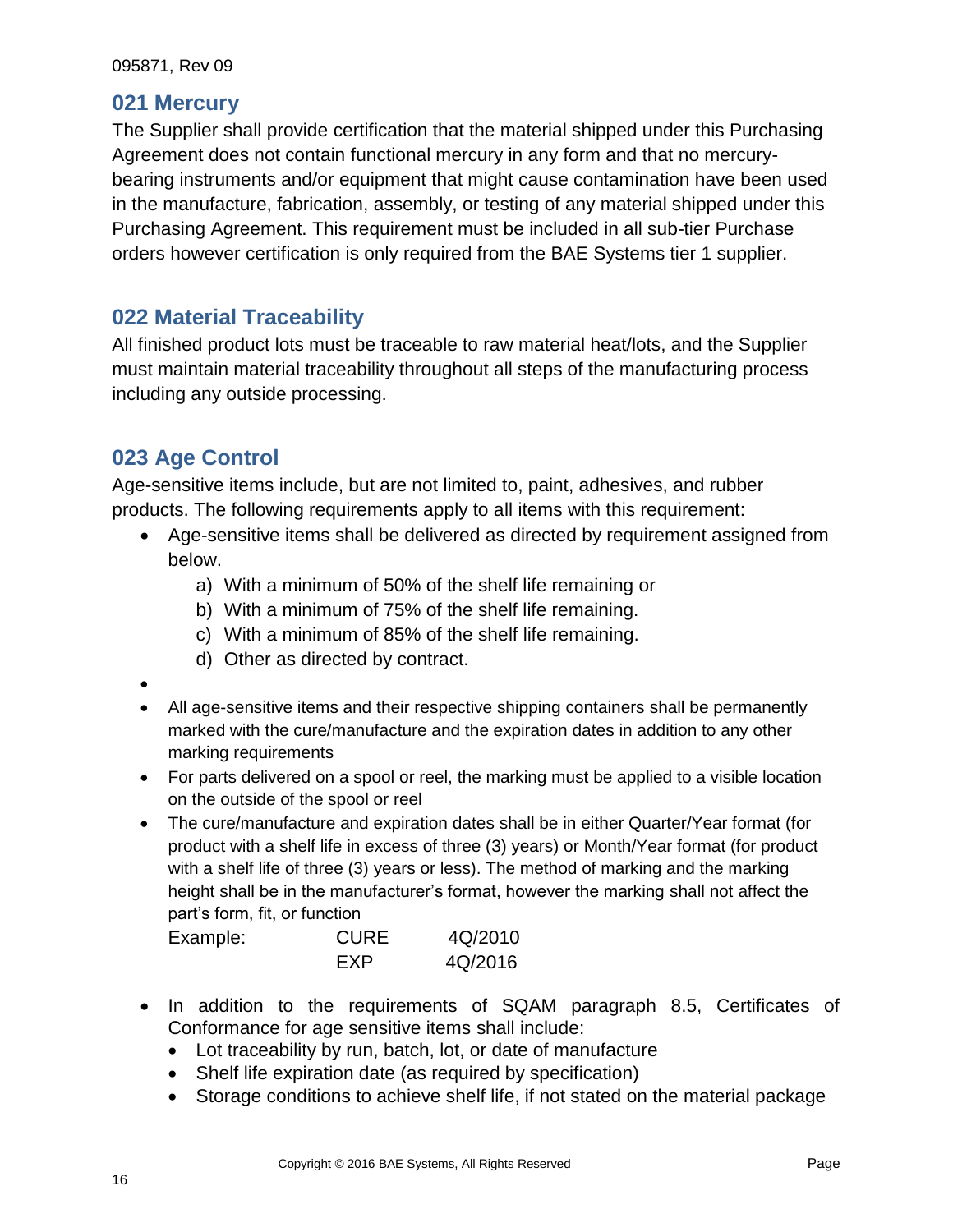### <span id="page-16-0"></span>**024 Non-manufactured Coniferous Wood Products**

All wooden pallets and wood containers produced entirely or in part of nonmanufactured softwood species shall be constructed from heat-treated coniferous material. This material must be certified accordingly by an accredited agency recognized by the American Lumber Standards Committee (ALSC) in accordance with Non-manufactured Wood Packaging Policy and Non-manufactured Wood Packaging Enforcement Regulations. The Supplier shall maintain on file at their facility, and provide upon request to BAE Systems, a certificate of conformance from the accredited heat treat facility.

### <span id="page-16-1"></span>**025 Special Packaging**

Material is to be packaged in accordance with the packaging instructions provided in the body of or attached to this Purchasing Agreement. A statement that the packaging is in accordance with the specified requirements will be included in the Certificate of Compliance (reference SQAM paragraph 8.5).This data shall be provided to BAE Systems in accordance with the Data Submission Instructions **(located in the SQAM)**  for this part.

#### <span id="page-16-2"></span>**026 Quality Requirements**

The Supplier **shall** maintain on file, and provide to BAE Systems upon request, objective quality evidence demonstrating compliance to all of the requirements of this Purchasing Agreement. When documentation is requested by BAE Systems, the documentation shall be provided in a commonly readable electronic format and **shall** be provided to BAE Systems in accordance with the Data Submission Instructions (located in the SQAM) for this part.

#### <span id="page-16-3"></span>**027 Certificate of Compliance**

The Supplier shall provide with each shipment a copy of their Certificate of Compliance as defined by paragraph 8.5 of the SQAM. Copies shall be delivered as specified by the Data Submission Instructions (located in the SQAM) for this item.

### <span id="page-16-4"></span>**028 Unique Identification (UID)**

This item requires UID marking in accordance with the TDP requirements. If the UID marking is already present, verify that it is intact and able to be scanned. If the scan fails, replace the existing marking with new UID marking.

It is acceptable to add UID marking to an existing data plate as long as the following human readable information (HRI) is present:

- Cage Code
- Part Number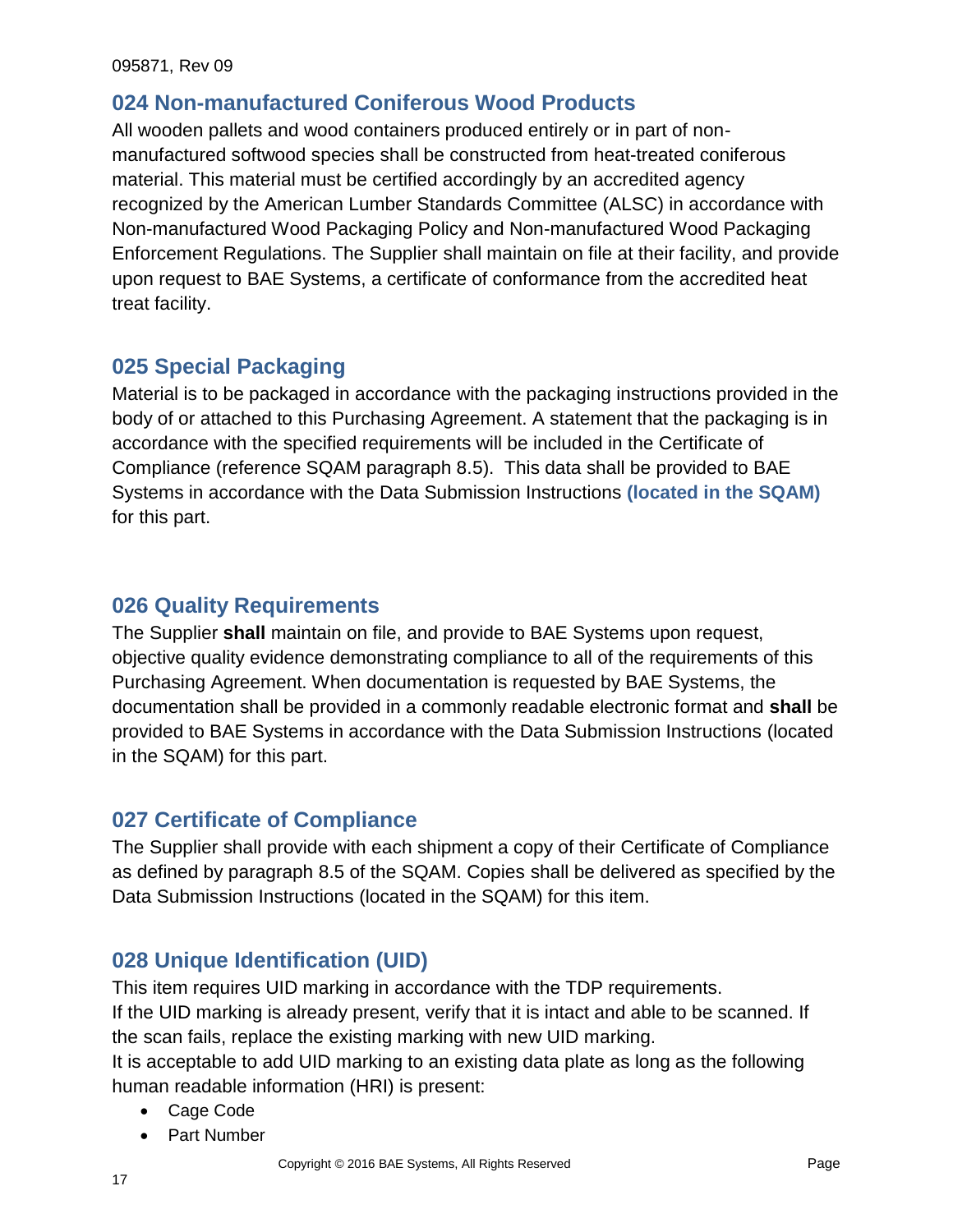• Serial Number

### <span id="page-17-0"></span>**032 Ballistic Requirements-Transparent Armor**

A ballistic first article test shall be performed and accepted prior to any production of transparent armor. All drawing and specification requirements shall be met as required for the ballistic FAT and ballistic lot testing.

BAE Systems source inspection shall be requested prior to shipping the samples for ballistic testing.

In addition to the marking requirements, specified in the PO and on the drawings, ALL test specimens, shipping containers and associated documents shall be clearly marked "First Article Sample" or "Lot Sample."

All Ballistic test documentation shall be provided in accordance with the Data Submission Instructions (located in the SQAM) for this item.

Following Ballistic First Article approval, the supplier shall submit lot samples for testing per the schedule in the ballistic test specification.

### <span id="page-17-1"></span>**034 Ballistic Requirements- Metal and Composite Materials**

FIRING RECORDS (Plate and Composite):

The Supplier shall provide a copy of the:

- Physical and Chemical Test Reports
- Government Ballistic Test Certification, including firing number for each heat/lot of ballistic material. Results shall be submitted in accordance with the Data Submission Instructions (located in the SQAM) for this item.

FIRING RECORDS (CASTING):

 For armor castings and extrusions, the Supplier shall maintain a listing of Government approved firing numbers for all material recipes supplied to BAE Systems. Results shall be submitted in accordance with the Data Submission Instructions (located in the SQAM) for this item.

FIRING RECORDS (ALUMINIM FORGINGS):

 Require ballistic test for each log, including longitudinal and transverse tensile tests per MIL-DTL-45225. Results shall be submitted in accordance with the Data Submission Instructions (located in the SQAM) for this item.

THERMAL CUTTING OF STEEL ARMOR PLATE: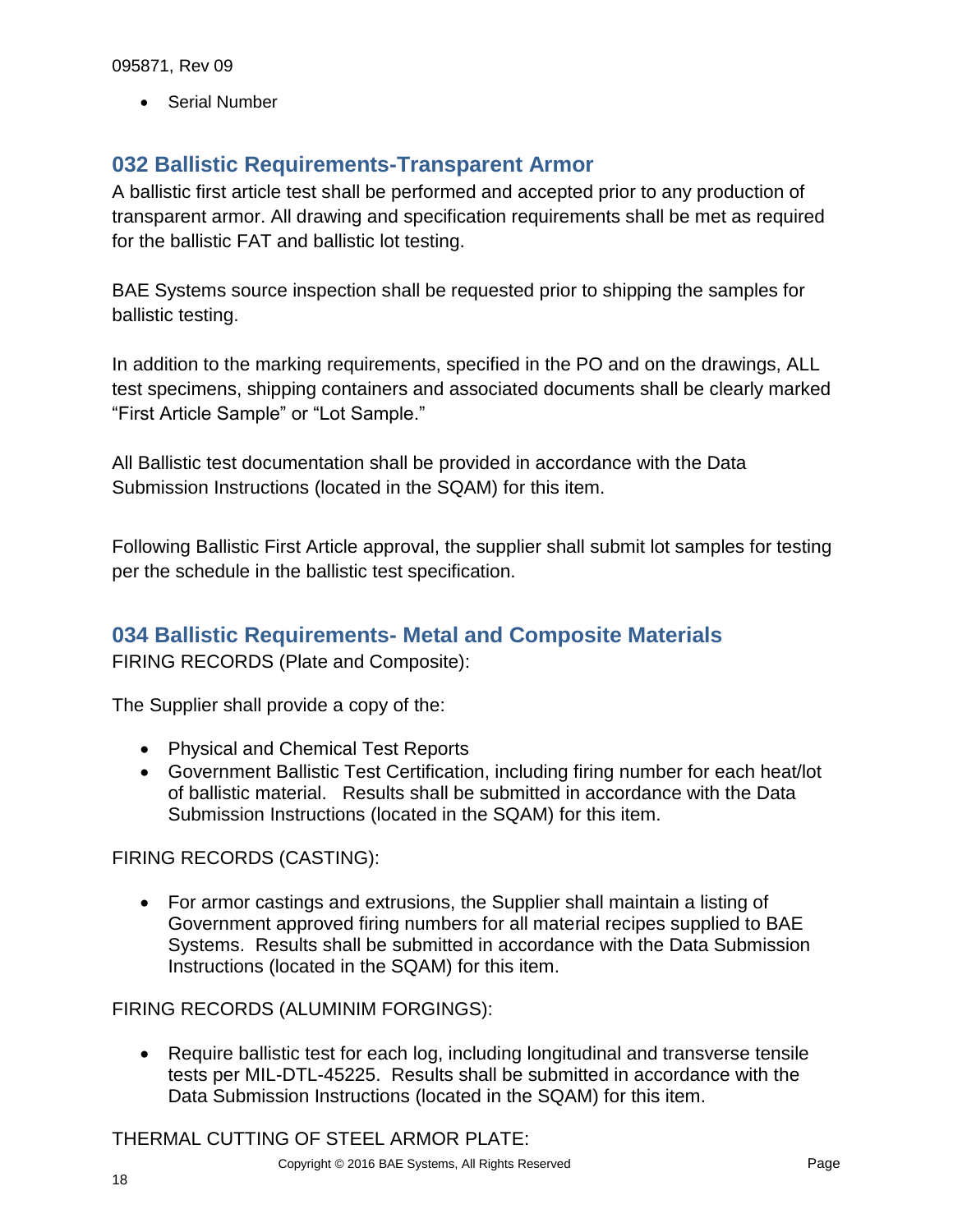Shall meet the following requirements:

Parts produced by thermal cutting of plate material shall be subject to process qualification. Submission of parts which are thermally cut, shall meet the following requirements:

#### **APPLICABILITY**

- Thermal cutting processes include any methods which rely on, or result in, the generation of temperatures in excess of 1,300 °F at the point of cutting. These processes include (but are not limited to) laser, plasma, and the family of oxy-fuel cutting processes. These processes do not include abrasive cutting methods such as waterjet, abrasive disk or saw, and machining. Products that are first cut by thermal process (such as plasma) and then finished to final dimension by abrasive method (such as machining or grinding) are still subject to the qualification requirements for thermal cutting processes.
- MIL-DTL-46100 materials, all tempers.
- MIL-DTL-12560 materials, Class 1, Class 2, Class 4a, and Class 4b. Qualification for cutting of Class 1, Class 4a, or Class 4b material shall be applicable to cutting of Class 2 material. Class 3 armor is not intended for use in vehicle applications and is exempt from the requirements of this section.

MIL-DTL-32332 materials, all tempers.

#### PROCEDURE:

- Supplier shall have a written and controlled Procedure for cutting steel armor. Documentation of the Procedure shall be made available to BAE Systems on request. A suggested format for this documentation is available and recommended for use.
- Initial Procedure Qualification Test: The supplier shall produce a production quality sample in order to verify that the Procedure is capable of achieving edge qualify in accordance with the applicable material specification. Documentation for this test shall be submitted to BAE Systems representatives for acceptance prior to working on productions parts. The required tests for initial procedure qualification are as follows:
	- $\circ$  Sample coupons shall be cut with process to be qualified. Coupons may be on a production part, a sample attached to a production lot, or an independent sample.
	- $\circ$  Visual inspection, no indications of cracking along cut plate edges is acceptable.
	- o Non-destructive testing (NDT) per ASTM E1417 or ASTM E1444 or equivalent. Acceptance criteria in accordance with the applicable material standard.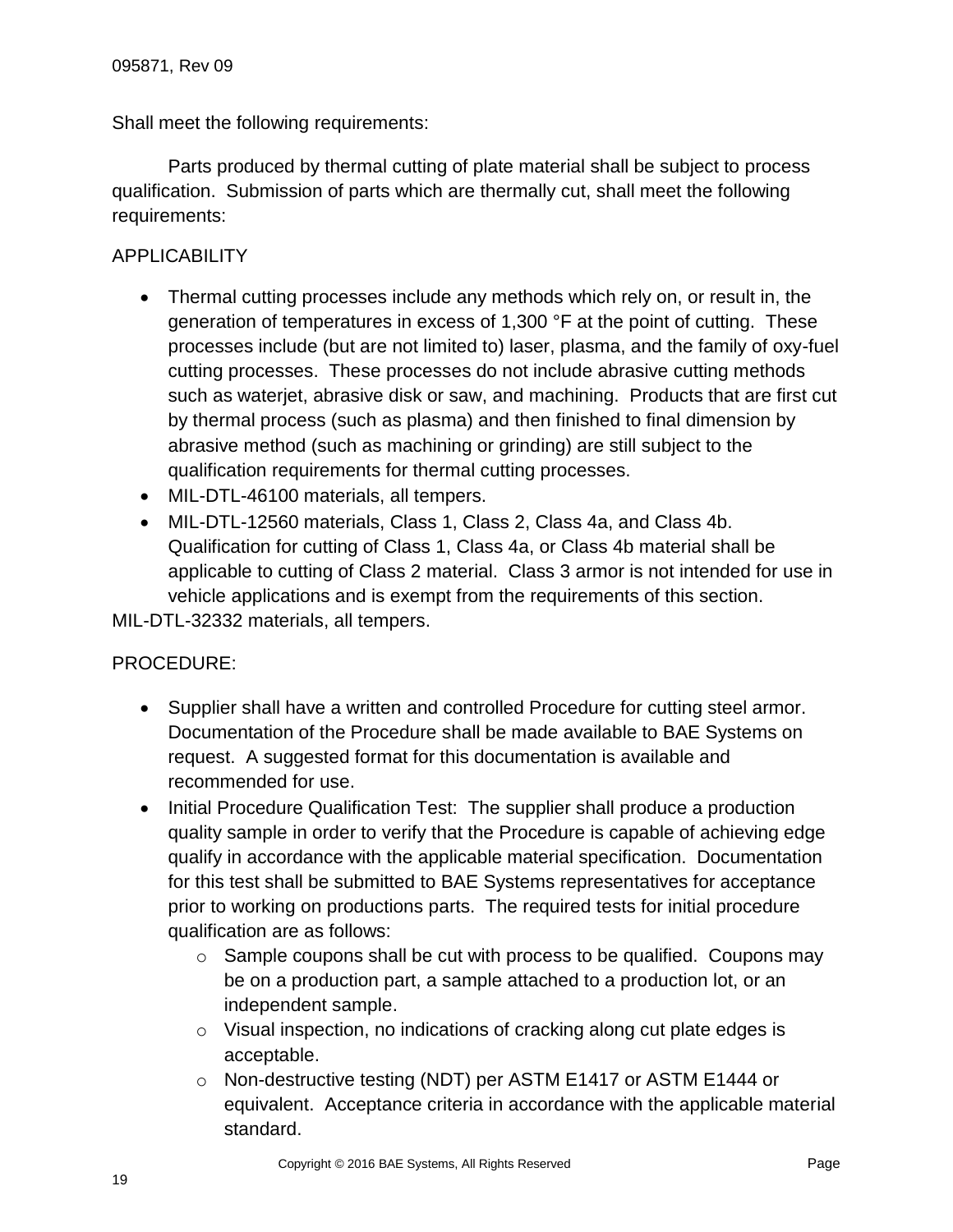- o Heat affected zone hardness (HAZ) to be determined by microhardness indentation at the mid-length of the cut edge. 5 measurements shall be taken, equally spaced, from the cut edge to a distance of 1.2T or .625 inches (whichever is less).
- Procedure Documentation: Once the supplier has completed the evaluations outlined by the Initial Procedure Qualification Test, documentation of the test results shall be submitted to BAE Systems for final review and approval. This report shall contain form 089475 and the following information at minimum:
	- o Material documentation: Includes material standard, temper, heat or lot number, and material thickness tested.
	- o Process documentation: Includes process type (e.g. plasma, laser, oxyfuel), method of cutting (manual or automatic), and environment (e.g. ambient condition, water immersion, controlled non-reactive environment).
	- o Major Processing Parameters: Includes the primary processing parameters affecting the quality of the cut edge. Some examples are shown below but should not be considered to be an exhaustive list.
		- Laser: Beam source, cutting power, travel speed, primary shielding gas, travel speed, minimum pre-heat & post-heat (if applicable).
		- Plasma: Electrode type, voltage, primary cutting gas, travel speed, minimum pre-heat & post-heat (if applicable).
		- Oxy-Fuel: Cutting gas, gas pressure, travel speed, minimum preheat & post-heat (if applicable).
	- o Secondary Processing: In some cases, suppliers may elect to use secondary tempering, grinding, or machining processes to ensure the quality of the cut edge and decrease the propensity for cracking. In these cases, suppliers shall submit their secondary processing as part of the qualification for their thermal cutting procedure. This information may include time and temperature of tempering, or method of material removal (grinding or machining) and amount of material removed from the cut edge.
	- o Documentation shall be provided with the results of visual inspection and NDT in accordance with the Initial Qualification Test. Supplemental documentation may be attached to support NDT results.
	- o Documentation of the microhardness readings in the HAZ shall be provided in accordance with the Initial Qualification Test. Supplemental documentation may be attached to support microhardness results.
	- o Date, printed name, and electronic or hard-copy signature confirming shall be included to confirm the validity of the test results from the contracted vendor's authorizing authority. In instances where a vendor sub-contracts work to a secondary shop, the authorizing signature shall be provided by the primary vendor. In these cases, the primary vendor will be responsible for maintaining the qualification records and is accountable for products contracted to them, but processed by that secondary shop.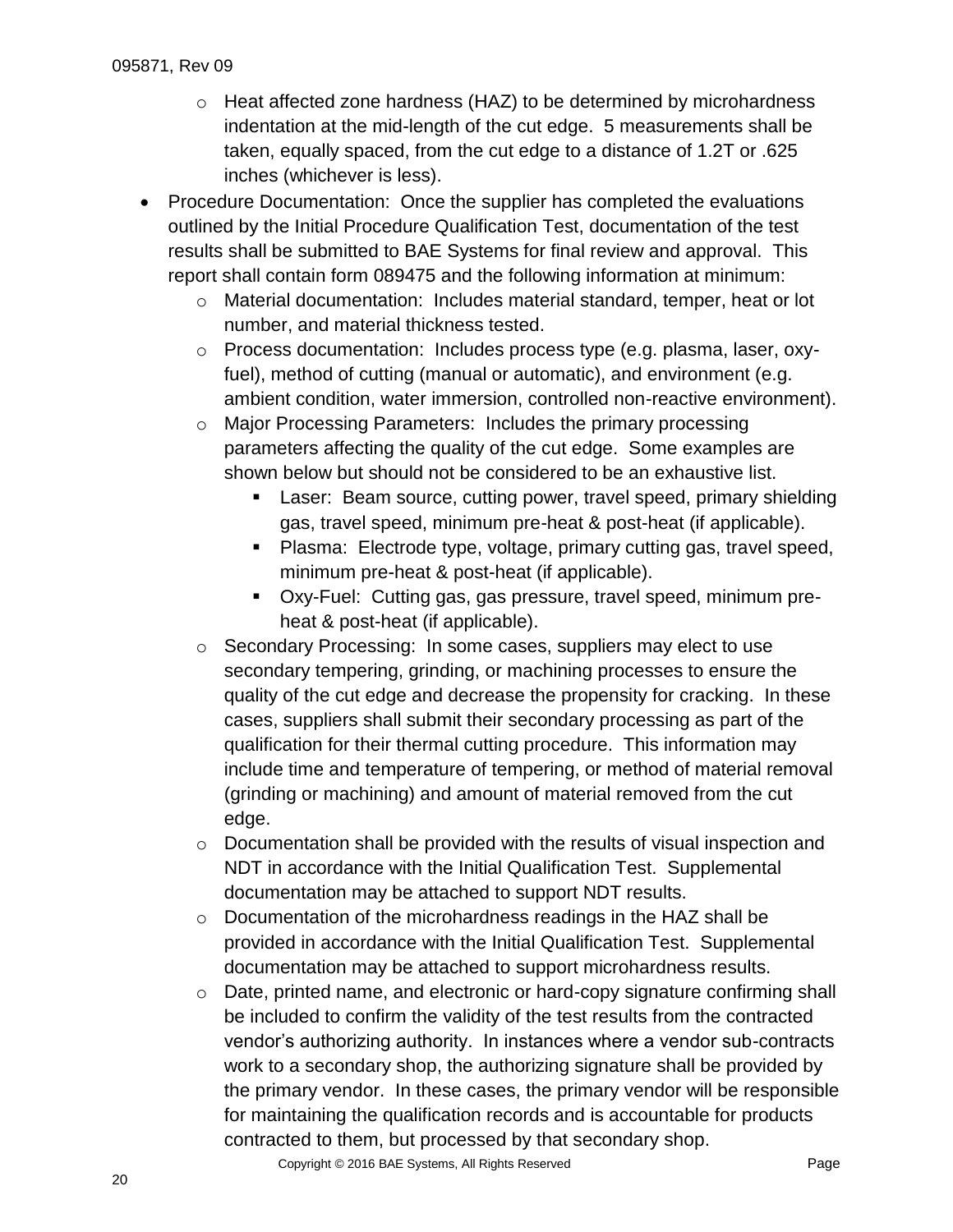#### PROCEDURE APPROVAL & PERIOD OF QUALIFICATION

- Supplier shall have the Procedure Qualification for Thermal Cutting of Steel Armor Form number 089475 completed and approved by BAE Systems Materials Engineering prior to shipment of product. This should include all provisions of the Procedure Documentation listed.
- The form shall be submitted per Data Submission instructions (located in the SQAM).
- After final approval, period of qualification shall be indefinite unless there is reason to believe that the Qualified Procedure is no longer capable of meeting the edge quality requirements of the applicable material specification.
- Rejection of a submitted Procedure Documentation for qualification, or revocation of an existing qualification, shall be followed by corrective action for requalification by BAE Systems.

#### EFFECTIVITY OF QUALIFICATION

- A qualified procedure is applicable to the following ranges. For a given tested material thickness, that process qualification shall be sufficient for the same process used on materials applicable to the qualification test.
	- o .380 < T.380 ≤ T < .625
	- o .625 ≤ T < 1.000
	- o T ≥ 1.000
	- $\circ$  Example: Vendor A qualifies a laser cutting process, using a CO<sub>2</sub> beam source at 4,500 Watts, at 100 IPM on .500 on Class 1 MIL-DTL-46100 material. That qualification is sufficient to cover MIL-DTL-46100 Class 1 materials, to a minimum thickness including .380 and a maximum thickness excluding .625.
- Procedures qualified prior to Rev 09 shall remain in effect under the provisions of this release unless there is reason to believe that the Qualified Procedure is no longer capable of meeting the edge quality requirements of the applicable material specification.

#### PROCESS INSPECTION:

- Visual inspection performed by qualified personnel in accordance with supplier's procedure. Inspection frequency shall be 100%.
- Inspection personnel shall be certified per a written practice in accordance with ASNT SNT-TC-1A, AWS QCI, CSA W178.2, or comparable.
- Alternatively, an engineer or technician who by training and experience in metals fabrication, inspection, and testing, is competent to perform the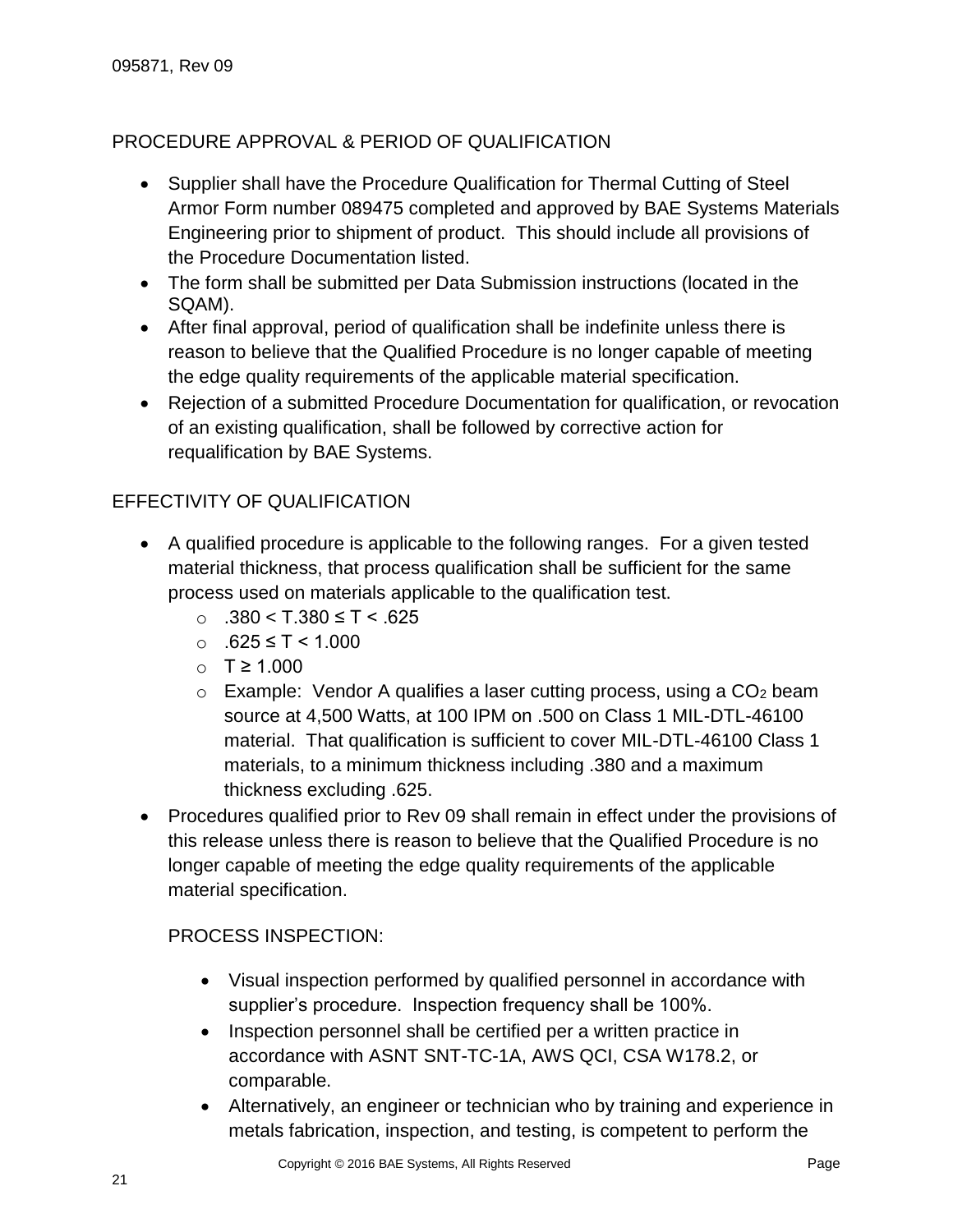inspection of thermally processed material (welding, cutting, and/or heat treating) and maybe be considered qualified inspection personnel for the purposes of visual inspection for this process inspection.

- o Non-destructive testing in accordance with ASTM E1417, ASTM E1444 or equivalent. Frequency shall be inspection level II, AQL 2.5%, SPEC ANSI/ASQ Z1.4.i.e. for Lot = 50, Inspection Level  $D = 5$ samples inspected
- $\circ$  If rejectable indication is found, institute 100% inspection of subject lot.

#### DEFINITION:

Lot – Shall mean "inspection lot" or "inspection batch" of parts of the same material, the same thickness and processed continuously under one Procedure.

Example – Supplier A cuts 10 Part Numbers, with different quantities, all from the same thickness of high hardness armor. If they are processed (cut) in a constant continuous process, then the collection of parts can be inspected as one Lot.

#### <span id="page-21-0"></span>**041 Critical Safety Item (CSI)**

The Supplier shall provide documentation for all Critical Safety Items (CSI), Hardness Critical Items (HCI), or Observable Critical Items (OCI) identified for this item by the TDP. **Sample size for this inspection shall be 100% for the identified characteristic(s).** Actual results, including an authorized signature and date of acceptance, traceable to a specific shipment shall be recorded and provided prior to shipment. Submission of documentation shall be made in accordance with the Data Submission Instructions (located in the SQAM) for this item.

#### <span id="page-21-1"></span>**044 Packaging Instructions for Hardware Kits**

All hardware and small components kits shall be packaged, marked, and packed as follows unless other requirements are provided through the Purchasing Agreement.

<span id="page-21-2"></span>The contents of this kit shall be packaged, identified, consolidated and packed per the instructions below. The BAE Systems Purchasing Order and/or Engineering Drawing provide the part numbers and quantities required for each kit. Packaging of this kit is to be accomplished through good commercial practices, and is intended to provide adequate protection of the kit(s) and the kit components during transit and handling as well as for short-term storage.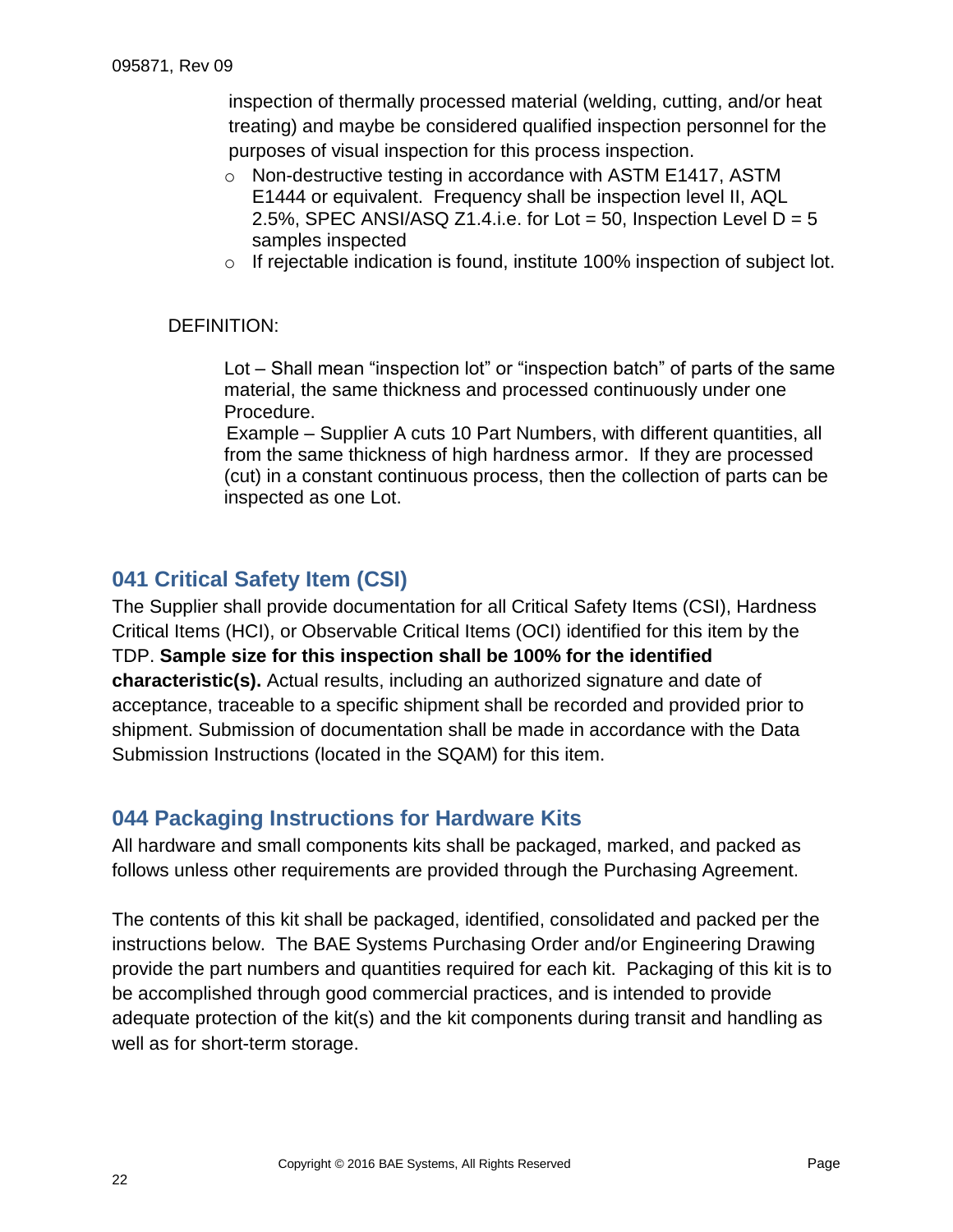## **A. Packaging**

**Cleanliness** – Items shall be free of dirt and other contaminants that would contribute to deterioration of the item.

**Preservation** – Bare steel surfaces shall be provided protection such as preservative coatings. Zinc plating or cadmium plating is not considered bare and will not require preservative protection. Items made from stainless steel material do not require preservative protection. When rubber items are unit packaged in quantities of more than one, the items shall be dusted with talcum (soapstone).

**Unit Package** – The unit packaging shall consist of an item of the same part number and the specified quantity per kit. Place the required item quantity in a close fitting poly bag as to keep package cube to a minimum. Use multiple bags per part when applicable. The minimum size bag shall be 3 x 4 inches; the bag shall be a minimum of 3-MIL thick. The bag shall be heat-sealed in a manner to keep the items contained within the bag. The trapped air volume in the bag shall be kept to a minimum to reduce package cube.

**Consolidation** – Consolidate the required unit packages for each specified part number into a poly bag, 6-MIL thick, or a snug fitting fiberboard carton (a fiberboard carton is preferred method). If a poly bag is used for consolidation, the weight shall not exceed 10 lb. A Packing List will be enclosed in each consolidated package detailing the contents, to include; the kit part number, and the part number, description, and quantity for each component included. The bag and/or carton size used for the specified kit shall be identical throughout the contract.

# <span id="page-22-0"></span>**B. Marking**

Each package used in this kit, shall identify the contents with the applicable part number, nomenclature, quantity, and kit number. For unit packaging and consolidation packages see Label Example A. The markings for each pack can be printed on a label or applied directly on to the bag or carton. If a label is used it shall meet the requirements as outlined below, and if a label is used to identify a bag, the label may be heat-sealed in the bag along with the item(s). If the label is placed in the bag, the label identification must be able to be read from the exterior of the package. If a Packing List is enclosed in the package, the package is to be marked with "Packing List Enclosed", and is to be located in the same area and adjacent to where the kit identification is applied.

**Age Control** – Shelf-life markings shall be shown as part of the item identification data on unit packs, intermediate containers, exterior containers, and unpacked items. Shelf-life markings shall include the manufactured, cured, assembled or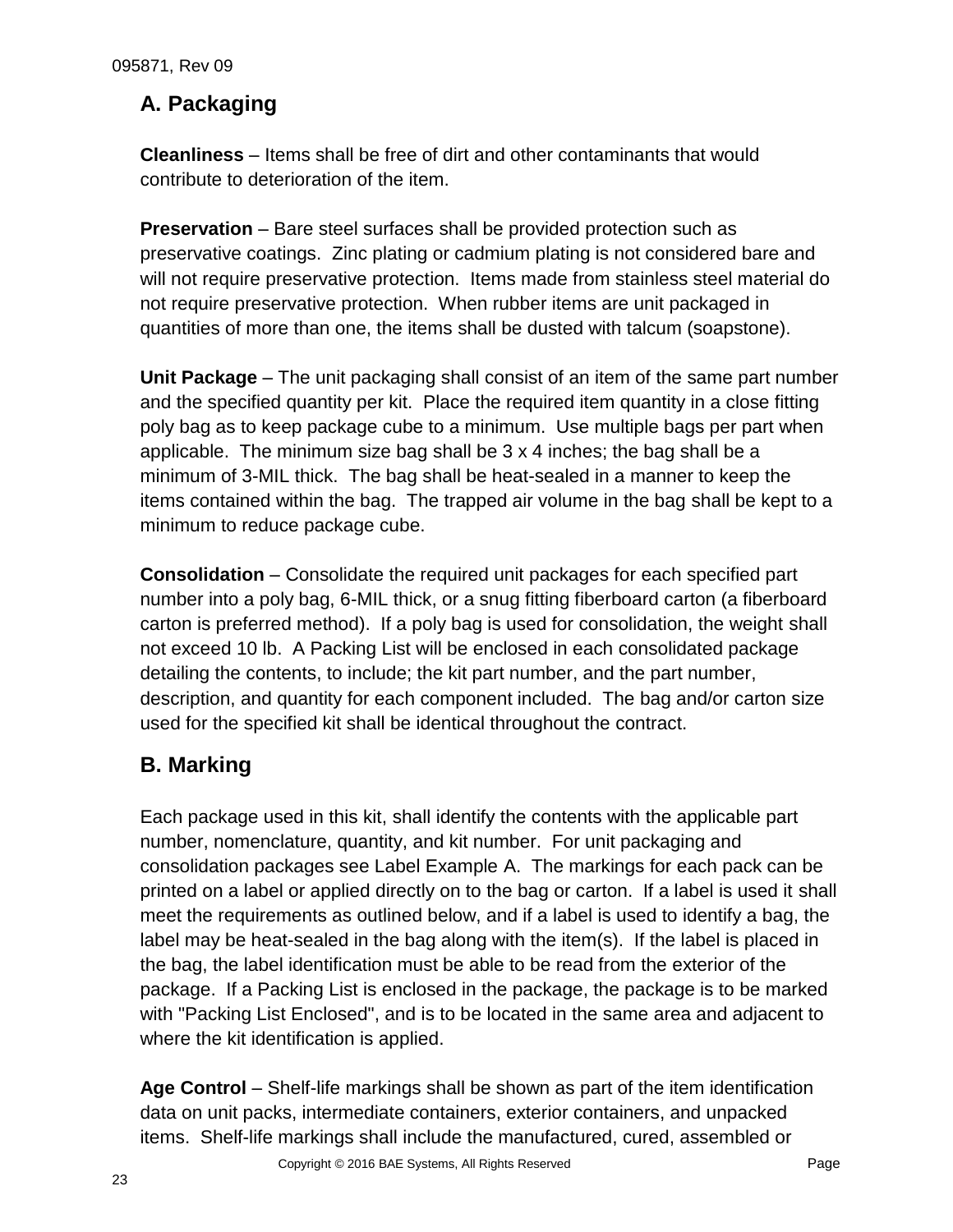packed date (apply one date), and the expiration or inspect/test date, as appropriate. This information must appear on the unit package unless it is visible through a clear plastic bag, and on the intermediate and exterior container (only when unit pack is exterior container). When two or more unit packs of identical items are marked with different dates, the earliest date should be shown on the intermediate container. Exterior containers and multi-packs containing age control items shall be marked "CONTAINS SHELF-LIFE ITEMS).

- a. Non-extendable shelf-life items: manufactured (MFD) date, cured date, assembled date, packed date (subsistence only) (apply one date, as appropriate), and expiration (EXP) date. For items that contain rubber or synthetic elastomers, the expiration date shall be calculated from the cured date of the rubber/elastomer.
- b. Extendable shelf-life items: manufactured date, cured date, assembled date, packed date (subsistence only) (apply one date, as appropriate), and inspect/test (INSP/TEST) date. For items that contain rubber or synthetic elastomers, the inspect/test date shall be calculated from the cured date of the rubber/elastomer.

| FXAMPLE 1        | FXAMPLE 2            | EXAMPLE 3                  |
|------------------|----------------------|----------------------------|
| (Non-extendable) | (Extendable)         | (Extendable)               |
| MFD DATE 10/10   | ASSEMBLED DATE 10/10 | CURED DATE 4Q09            |
| $EXP$ DATE 10/13 | INSP/TEST DATE 10/13 | <b>INSP/TEST DATE 4Q11</b> |

# <span id="page-23-0"></span>**C. Labels**

All labels used shall meet or exceed the following requirements: pressure sensitive, water-resistant, size 2 x 2-1/2 inches (min). The part number, nomenclature, quantity, and kit number shall be in a stacked configuration, font size 12 to 14, black ink on white label, and upper case letters. Direct printing on the bag is also acceptable.

# <span id="page-23-1"></span>**D. Packing**

Palletize and/or consolidate required kit quantities per contract schedule. Before stretch wrapping or banding, place fiberboard on four sides and top to further protect cartons from damage. The palletized load(s) shall be marked with the appropriate shipping address as specified in the Purchasing Agreement. Apply special handling marking "Do Not Stack".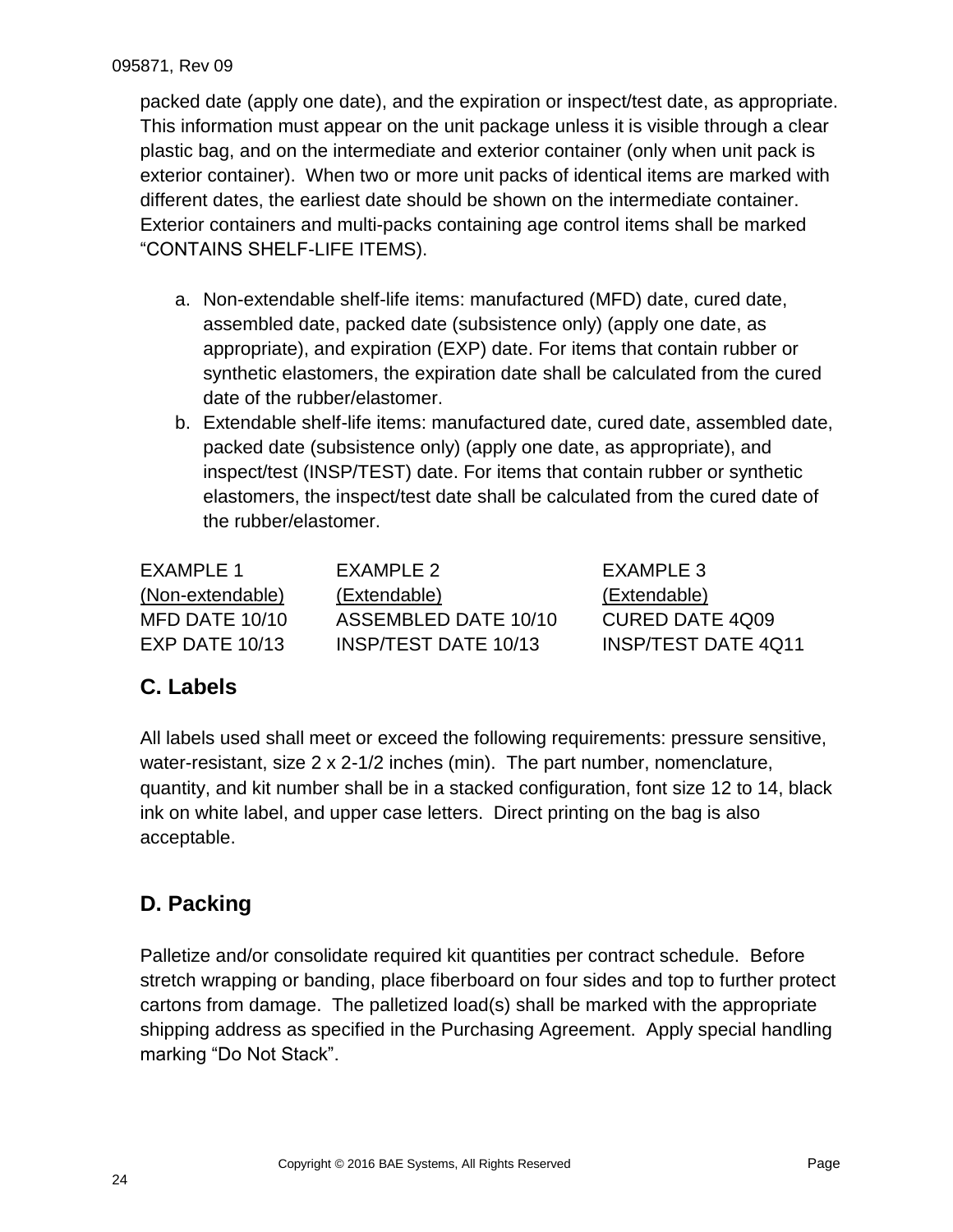

#### <span id="page-24-0"></span>**045 MRB Authority**

MRB Authority is granted for the associated item number and the Supplier is authorized to perform repairs or disposition parts use-as-is so long as the disposition does not affect the form, fit, function, performance, or reliability of the part. The Supplier is required to keep records of all MRB activity related to this part for this Purchasing Agreement and shall make those records available to BAE Systems personnel upon request.

<span id="page-24-1"></span>The Supplier is **not** authorized to flow this authority to their sub-tier suppliers.

#### **055 AQL 1.0**

This item requires inspection at AQL 1.0 to the C=0 Sampling Plan for all major drawing characteristics. Major drawing characteristics are dimensions with a total tolerance of ≤.010 or where the characteristic is identified as a "major" by a drawing note or SQAP/QAP/QAR

#### <span id="page-24-2"></span>**056 100% Inspection**

This item requires 100% inspection of all critical drawing characteristics. Critical characteristics are any dimensions with a total tolerance of ≤.001 or where the characteristic is identified as a "critical" by a drawing note or SQAP/QAP/QAR.

#### <span id="page-24-3"></span>**057 PPAP-Level 2**

The Supplier shall complete a PPAP in accordance with Level 2 of the Production Part Approval Process (PPAP) manual and shall submit the following to BAE Systems for approval:

Design Record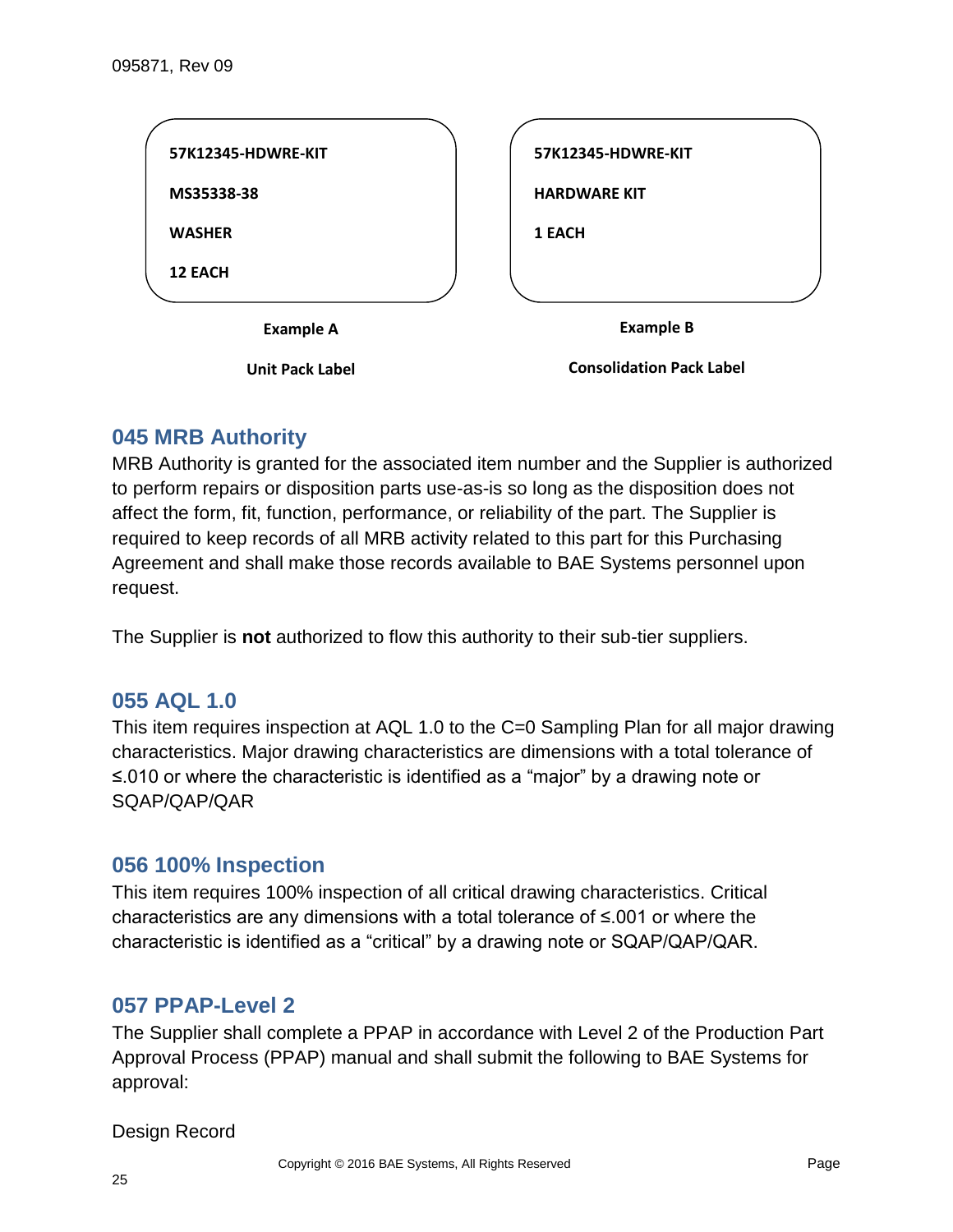Engineering Change Documents (if applicable) Dimensional Results with ballooned drawing (all characteristics, including drawing notes, numbered) Photograph of the part marking Material, Performance Test Results Qualified Laboratory Documentation Appearance Approval Report (if applicable) Sample Product Part Submission Warrant (PSW)

All other requirements of the PPAP shall be completed, retained on file, and made available to BAE Systems upon request.

The Supplier shall not ship product to BAE Systems prior to receipt of a signed/approved PSW. Product shipped in advance of PPAP approval shall be subject to rejection and may be returned at the supplier's expense.

Process or product changes require PPAP resubmission. Notification to BAE Systems prior to changes is essential as additional audits/reviews may be required prior to resubmission; such changes are to be communicated to your BAE Systems Procurement Representative via the Vendor Information Request Form (Form 097908). Process or product changes are defined as changes in the processing of the product that could affect its ability to meet design, durability, and reliability requirements, including:

- Use of a process or material other than those which were previously approved,
- Production from new or modified tools (except perishable tools), dies, molds, patterns, etc., including additional or replacement tooling,
- Production following any refurbishment or rearrangement of existing tooling or equipment,
- Production from tooling and equipment transferred from another manufacturing site,
- Change of a supplier for parts or services (e.g. heat treating, plating, welding),
- Break in production or product produced after tooling has been inactive for 24 months or more,
- Any change in material, including not only raw material but also chemical compounds or processes (i.e. paints, adhesives, sealers, lubricants, plating, heat treat processes, etc.) which become part of the finished product; this includes changing to an engineering approved alternative material or any change in the sequence of operations,
- <span id="page-25-0"></span>Upon request of BAE Systems' Purchasing Representative.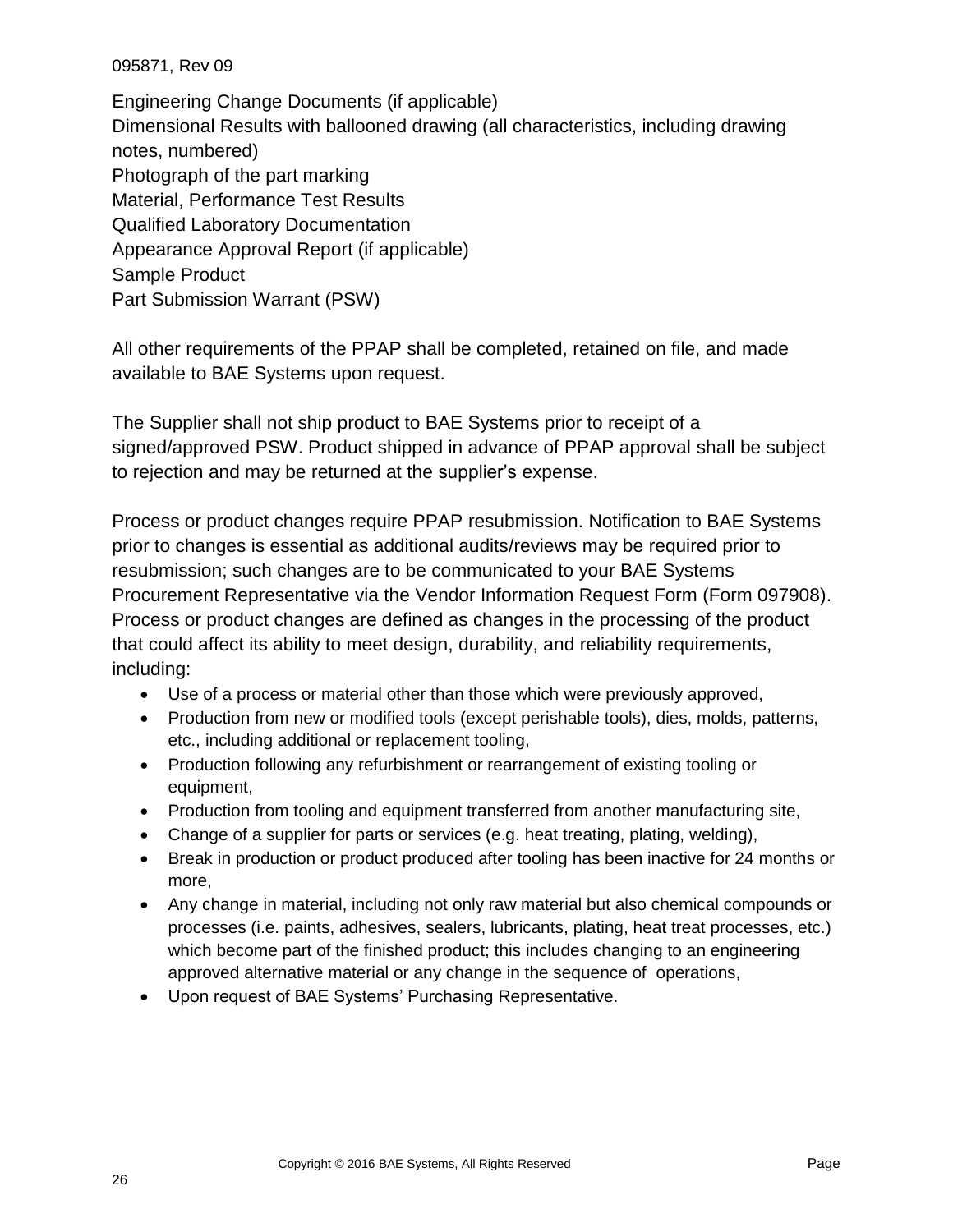#### **058 PPAP-Level 3**

The Supplier shall complete a PPAP in accordance with Level 3 of the Production Part Approval Process (PPAP) manual and shall submit the following to BAE Systems for approval:

Design Record Engineering Change Documents (if applicable) Customer Engineering Approval (if required) Design FEMA Process Flow Diagrams Process FEMA Control Plan Measurement System Analysis Studies Dimensional Results with ballooned drawing (all characteristics, including drawing notes, numbered) Photograph of the part marking Material, Performance Test Results Initial Process Studies Qualified Laboratory Documentation Appearance Approval Report (if applicable) Sample Product Records of Compliance Part Submission Warrant (PSW)

All other requirements of the PPAP shall be completed, retained on file, and made available to BAE Systems upon request.

The Supplier shall not ship product to BAE Systems prior to receipt of a signed/approved PSW. Product shipped in advance of PPAP approval shall be subject to rejection and may be returned at the supplier's expense.

Process or product changes require PPAP resubmission. Notification to BAE Systems prior to changes is essential as additional audits/reviews may be required prior to resubmission; such changes are to be communicated to your BAE Systems Procurement Representative via the Vendor Information Request Form (Form 097908). Process or product changes are defined as changes in the processing of the product that could affect its ability to meet design, durability, and reliability requirements, including:

- Use of a process or material other than those which were previously approved,
- Production from new or modified tools (except perishable tools), dies, molds, patterns, etc., including additional or replacement tooling,
- Production following any refurbishment or rearrangement of existing tooling or equipment,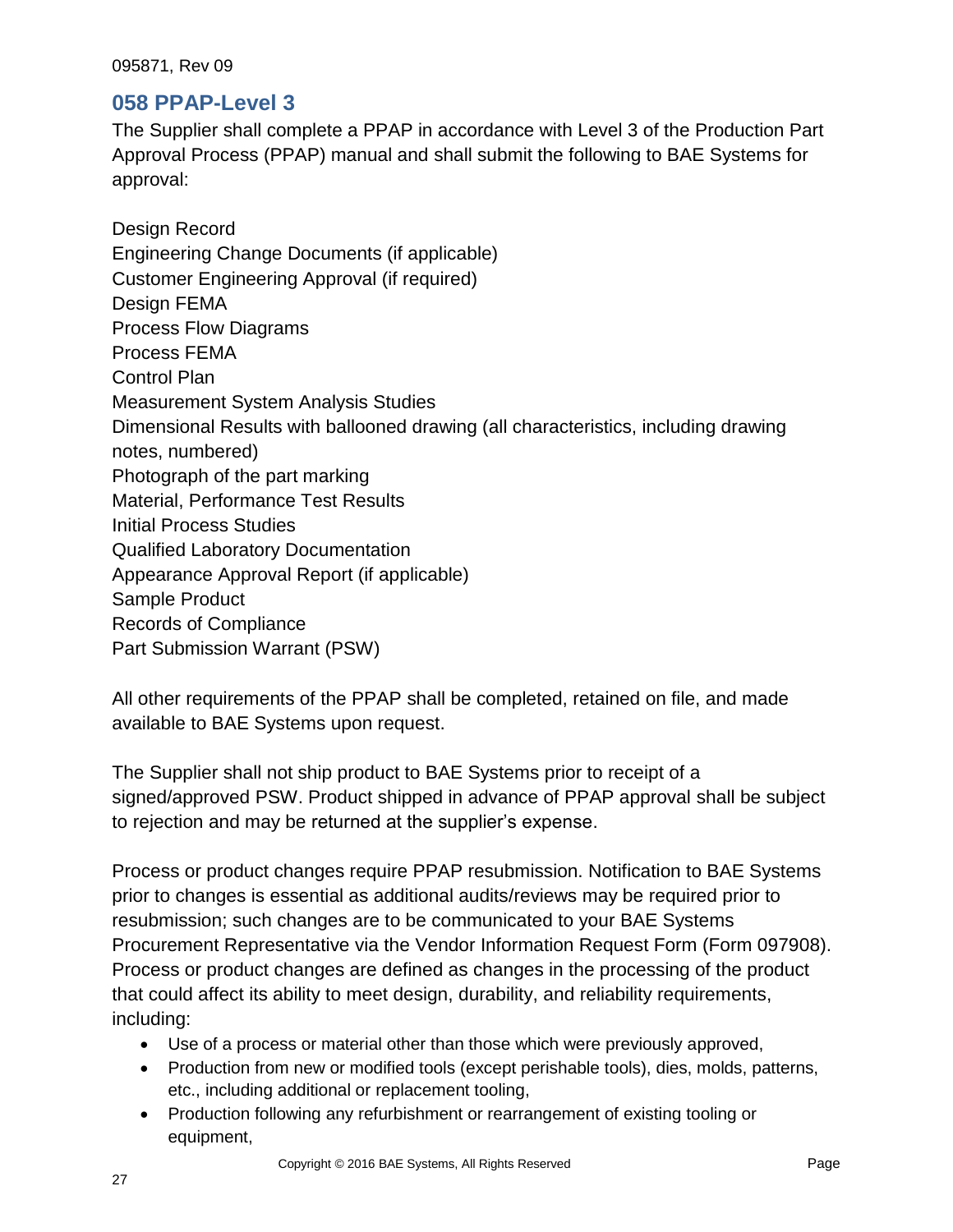- Production from tooling and equipment transferred from another manufacturing site,
- Change of a supplier for parts or services (e.g. heat treating, plating, welding),
- Break in production or product produced after tooling has been inactive for 24 months or more,
- Any change in material, including not only raw material but also chemical compounds or processes (i.e. paints, adhesives, sealers, lubricants, plating, heat treat processes, etc.) which become part of the finished product; this includes changing to an engineering approved alternative material or any change in the sequence of operations,
- Upon request of BAE Systems' Purchasing Representative.

### <span id="page-27-0"></span>**059 PPAP-Level 4-Predefined Requirements**

The Supplier shall complete a PPAP in accordance with Level 4 of the Production Part Approval Process (PPAP) manual and shall submit the following to BAE Systems for approval:

Dimensional Results with ballooned drawing (all characteristics, including drawing notes, numbered) Photograph of the part marking Process Certifications Material, Performance Test Results Part Submission Warrant (PSW)

All other requirements of the PPAP are waived for this order and do not need to be completed.

The Supplier shall not ship product to BAE Systems prior to receipt of a signed/approved PSW. Product shipped in advance of PPAP approval shall be subject to rejection and may be returned at the supplier's expense.

Process or product changes require PPAP resubmission. Notification to BAE Systems prior to changes is essential as additional audits/reviews may be required prior to resubmission; such changes are to be communicated to your BAE Systems Procurement Representative via the Vendor Information Request Form (Form 097908). Process or product changes are defined as changes in the processing of the product that could affect its ability to meet design, durability, and reliability requirements, including:

- Use of a process or material other than those which were previously approved,
- Production from new or modified tools (except perishable tools), dies, molds, patterns, etc., including additional or replacement tooling,
- Production following any refurbishment or rearrangement of existing tooling or equipment,
- Production from tooling and equipment transferred from another manufacturing site,
- Change of a supplier for parts or services (e.g. heat treating, plating, welding),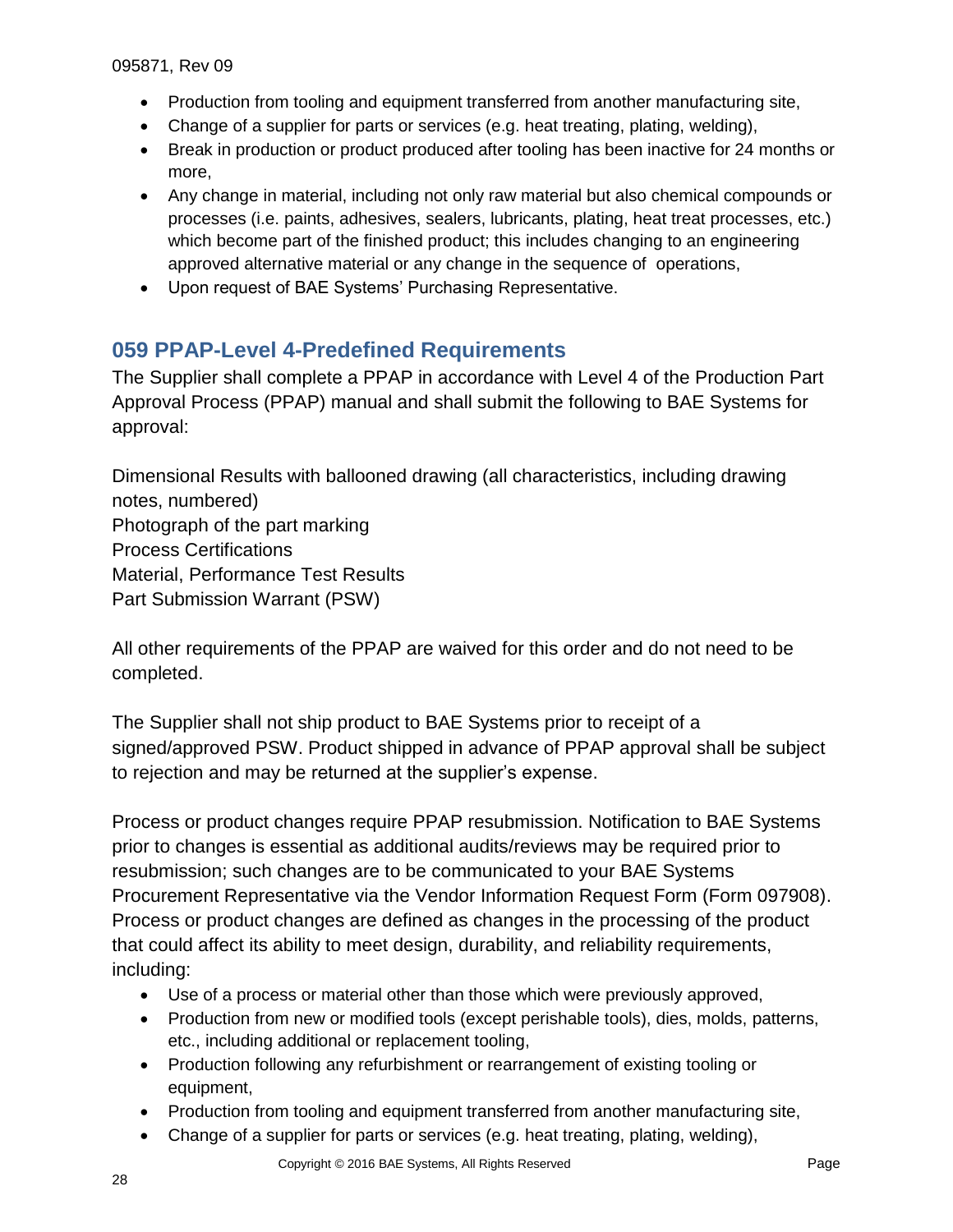- Break in production or product produced after tooling has been inactive for 24 months or more,
- Any change in material, including not only raw material but also chemical compounds or processes (i.e. paints, adhesives, sealers, lubricants, plating, heat treat processes, etc.) which become part of the finished product; this includes changing to an engineering approved alternative material or any change in the sequence of operations,
- Upon request of BAE Systems' Purchasing Representative

### <span id="page-28-0"></span>**060 PPAP-Level 4-Unique Requirements**

The Supplier shall complete a PPAP in accordance with Level 4 of the Production Part Approval Process (PPAP) manual and shall submit requirements as specified in the PPAP Requirements Checklist included as part of the Purchasing Agreement. All other requirements of the PPAP shall be completed, retained on file, and made available to BAE Systems upon request. Inspection data shall be accompanied by a ballooned drawing (all characteristics, including drawing notes, numbered) and a photograph of the part marking.

The Supplier shall not ship product to BAE Systems prior to receipt of a signed/approved PSW. Product shipped in advance of PPAP approval shall be subject to rejection and may be returned at the supplier's expense.

Process or product changes require PPAP resubmission. Notification to BAE Systems prior to changes is essential as additional audits/reviews may be required prior to resubmission; such changes are to be communicated to your BAE Systems Procurement Representative via the Vendor Information Request Form (Form 097908). Process or product changes are defined as changes in the processing of the product that could affect its ability to meet design, durability, and reliability requirements, including:

- Use of a process or material other than those which were previously approved,
- Production from new or modified tools (except perishable tools), dies, molds, patterns, etc., including additional or replacement tooling,
- Production following any refurbishment or rearrangement of existing tooling or equipment,
- Production from tooling and equipment transferred from another manufacturing site,
- Change of a supplier for parts or services (e.g. heat treating, plating, welding),
- Break in production or product produced after tooling has been inactive for 24 months or more,
- Any change in material, including not only raw material but also chemical compounds or processes (i.e. paints, adhesives, sealers, lubricants, plating, heat treat processes, etc.) which become part of the finished product; this includes changing to an engineering approved alternative material or any change in the sequence of operations,
- Upon request of BAE Systems' Purchasing Representative.